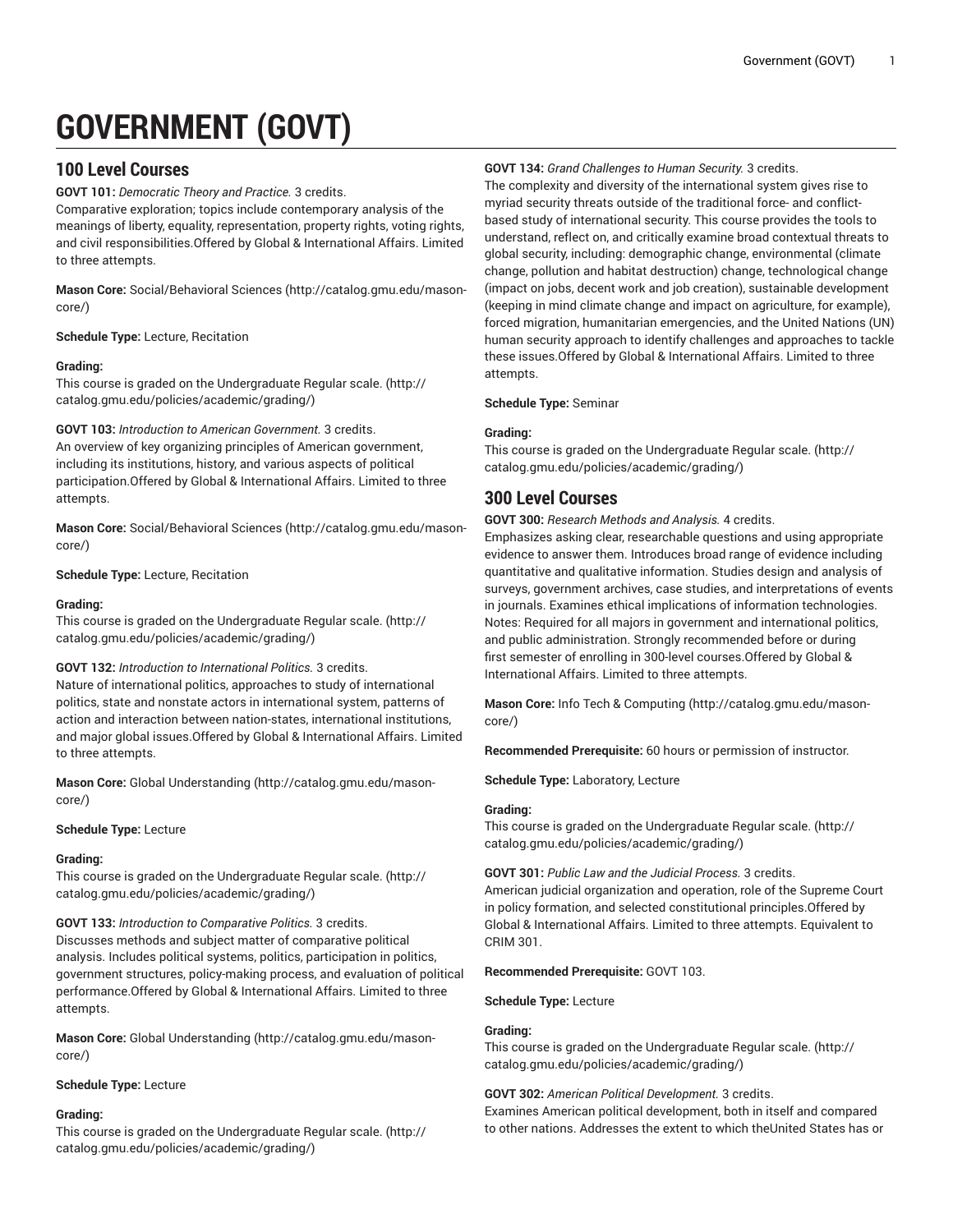has not been exceptional in its development as a nation state.Offered by Global & International Affairs. Limited to three attempts.

# **Recommended Prerequisite:** GOVT 103.

**Schedule Type:** Seminar

# **Grading:**

This course is graded on the [Undergraduate](http://catalog.gmu.edu/policies/academic/grading/) Regular scale. ([http://](http://catalog.gmu.edu/policies/academic/grading/) [catalog.gmu.edu/policies/academic/grading/\)](http://catalog.gmu.edu/policies/academic/grading/)

# **GOVT 304:** *American State and Local Government.* 3 credits.

Nature, organization, functions, and problems of American state and local governments. Notes: Students may not receive credit for GOVT 204 and 304.Offered by Global & International Affairs. Limited to three attempts.

# **Recommended Prerequisite:** GOVT 103.

**Schedule Type:** Lecture

# **Grading:**

This course is graded on the [Undergraduate](http://catalog.gmu.edu/policies/academic/grading/) Regular scale. ([http://](http://catalog.gmu.edu/policies/academic/grading/) [catalog.gmu.edu/policies/academic/grading/\)](http://catalog.gmu.edu/policies/academic/grading/)

# **GOVT 305:** *Contemporary American Federalism.* 3 credits.

Legal, administrative, fiscal, and political dimensions of evolving American federalism.Offered by Global & International Affairs. Limited to three attempts.

# **Recommended Prerequisite:** GOVT 103.

**Schedule Type:** Lecture

# **Grading:**

This course is graded on the [Undergraduate](http://catalog.gmu.edu/policies/academic/grading/) Regular scale. ([http://](http://catalog.gmu.edu/policies/academic/grading/) [catalog.gmu.edu/policies/academic/grading/\)](http://catalog.gmu.edu/policies/academic/grading/)

# **GOVT 307:** *Legislative Behavior.* 3 credits.

Organization, processes, functions, and roles of legislature and U.S. Congress members. Topics include state legislatures and crossnational comparisons as time and resources permit.Offered by Global & International Affairs. Limited to three attempts.

**Recommended Prerequisite:** GOVT 103.

**Schedule Type:** Lecture

# **Grading:**

This course is graded on the [Undergraduate](http://catalog.gmu.edu/policies/academic/grading/) Regular scale. ([http://](http://catalog.gmu.edu/policies/academic/grading/) [catalog.gmu.edu/policies/academic/grading/\)](http://catalog.gmu.edu/policies/academic/grading/)

# **GOVT 308:** *The American Presidency.* 3 credits.

Survey of modern presidency, including constitutional origins of office, growth and influence of White House staff, Cabinet, presidential appointees and control of executive branch, relations with Congress, and domestic and national security policy making.Offered by Global & International Affairs. Limited to three attempts.

# **Recommended Prerequisite:** GOVT 103.

**Schedule Type:** Lecture

# **Grading:**

This course is graded on the [Undergraduate](http://catalog.gmu.edu/policies/academic/grading/) Regular scale. ([http://](http://catalog.gmu.edu/policies/academic/grading/) [catalog.gmu.edu/policies/academic/grading/\)](http://catalog.gmu.edu/policies/academic/grading/)

**GOVT 309:** *Government and Politics of Metropolitan Areas.* 3 credits. Government, politics, and problems of metropolitan centers and surrounding areas.Offered by Global & International Affairs. Limited to three attempts.

# **Recommended Prerequisite:** GOVT 103.

**Schedule Type:** Lecture

# **Grading:**

This course is graded on the [Undergraduate](http://catalog.gmu.edu/policies/academic/grading/) Regular scale. ([http://](http://catalog.gmu.edu/policies/academic/grading/) [catalog.gmu.edu/policies/academic/grading/](http://catalog.gmu.edu/policies/academic/grading/))

# **GOVT 311:** *Public Opinion and Electoral Behavior.* 3 credits.

Studies actions of voters, candidates, and political parties in relation to the expression of relevant public opinion in a democratic system.Offered by Global & International Affairs. Limited to three attempts.

# **Recommended Prerequisite:** GOVT 103 and 300.

**Schedule Type:** Lecture

# **Grading:**

This course is graded on the [Undergraduate](http://catalog.gmu.edu/policies/academic/grading/) Regular scale. ([http://](http://catalog.gmu.edu/policies/academic/grading/) [catalog.gmu.edu/policies/academic/grading/](http://catalog.gmu.edu/policies/academic/grading/))

# **GOVT 312:** *Political Parties and Campaigns.* 3 credits.

Characteristics and functions of political parties, influence of parties and other political forces on electoral decisions, and emphasis on parties' inability or ability to hold government accountable to citizens.Offered by Global & International Affairs. Limited to three attempts.

#### **Recommended Prerequisite:** GOVT 103.

**Schedule Type:** Lecture

# **Grading:**

This course is graded on the [Undergraduate](http://catalog.gmu.edu/policies/academic/grading/) Regular scale. ([http://](http://catalog.gmu.edu/policies/academic/grading/) [catalog.gmu.edu/policies/academic/grading/](http://catalog.gmu.edu/policies/academic/grading/))

# **GOVT 313:** *Political Psychology.* 3 credits.

Examines political topics through a psychological lens. Review of theoretical approaches, methods and themes. Political psychology has been used to explore the motivation of presidents, why some groups will seek to kill off other groups through acts of genocide, how the authoritarian state can emerge, and what goes through your mind as you go to cast your ballot on Election Day.Offered by Global & International Affairs. Limited to three attempts.

**Schedule Type:** Seminar

# **Grading:**

This course is graded on the [Undergraduate](http://catalog.gmu.edu/policies/academic/grading/) Regular scale. ([http://](http://catalog.gmu.edu/policies/academic/grading/) [catalog.gmu.edu/policies/academic/grading/](http://catalog.gmu.edu/policies/academic/grading/))

**GOVT 318:** *Interest Groups, Lobbying, and the Political Process.* 3 credits. Role, internal operations, strategies, and activities of interest groups. Evaluates ability of these groups to enable citizens to influence or control government and enhance democratic process. Considers conditions under which social movements become, or fail to become, effective interest groups.Offered by Global & International Affairs. Limited to three attempts.

# **Recommended Prerequisite:** GOVT 103.

**Schedule Type:** Lecture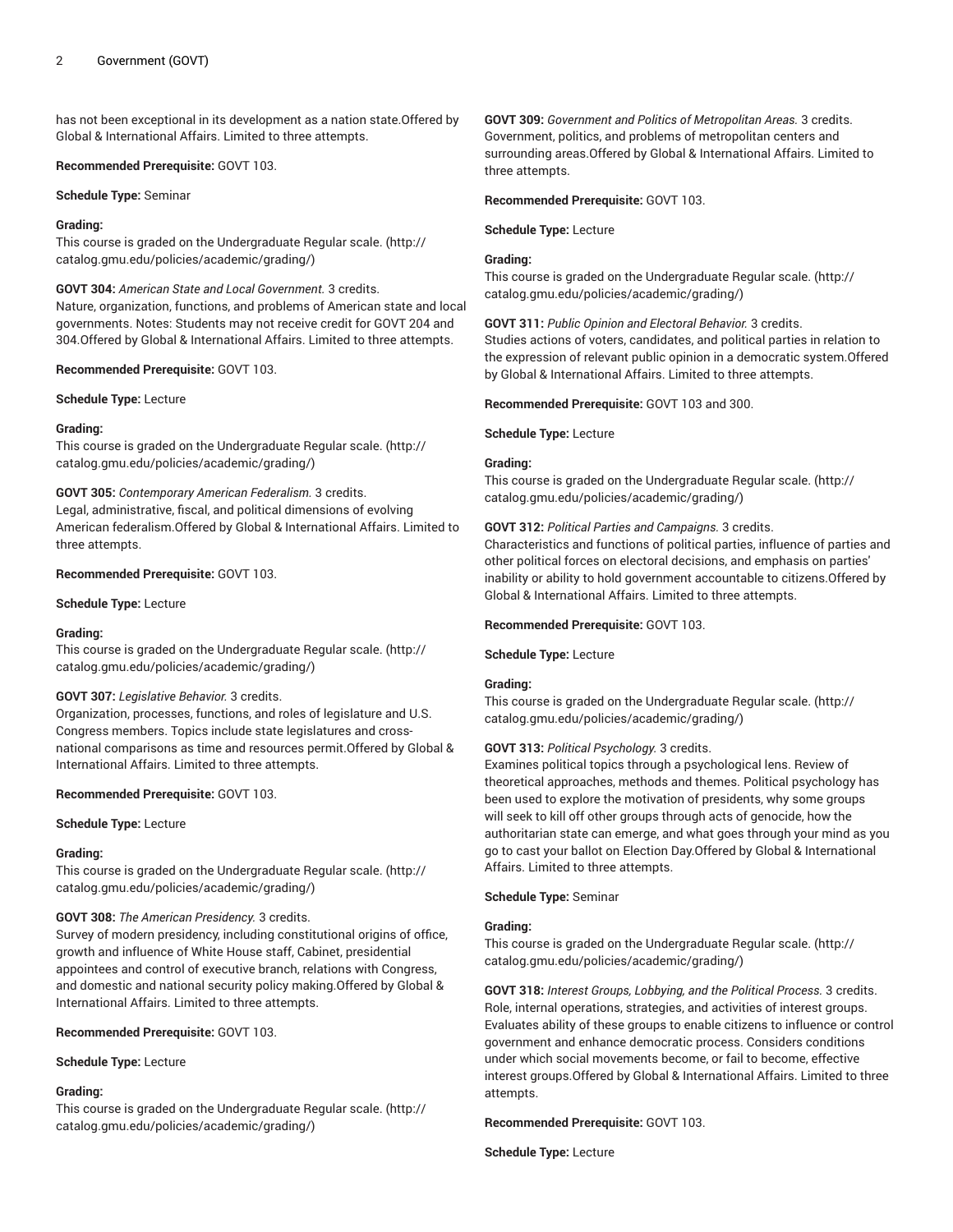# **Grading:**

This course is graded on the [Undergraduate](http://catalog.gmu.edu/policies/academic/grading/) Regular scale. ([http://](http://catalog.gmu.edu/policies/academic/grading/) [catalog.gmu.edu/policies/academic/grading/\)](http://catalog.gmu.edu/policies/academic/grading/)

**GOVT 319:** *Issues in Government and Politics.* 1-3 credits. Studies special issues relevant to government and politics. Topics announced in advance. Examples include politics and the arts, ethnic conflict and the political system, gender politics, and changing dynamics in political institutions. Notes: May be repeated when topic is different with permission of department.Offered by Global & International Affairs. May be repeated within the term for a maximum 9 credits.

**Specialized Designation:** Topic Varies

#### **Recommended Prerequisite:** GOVT 103.

**Schedule Type:** Lec/Sem #1, Lec/Sem #2, Lec/Sem #3, Lec/Sem #4, Lec/ Sem #5, Lec/Sem #6, Lec/Sem #7, Lec/Sem #8, Lec/Sem #9, Lecture, Sem/Lec #10, Sem/Lec #11, Sem/Lec #12, Sem/Lec #13, Sem/Lec #14, Sem/Lec #15, Sem/Lec #16, Sem/Lec #17, Sem/Lec #18

#### **Grading:**

This course is graded on the [Undergraduate](http://catalog.gmu.edu/policies/academic/grading/) Regular scale. ([http://](http://catalog.gmu.edu/policies/academic/grading/) [catalog.gmu.edu/policies/academic/grading/\)](http://catalog.gmu.edu/policies/academic/grading/)

# **GOVT 322:** *International Relations Theory.* 3 credits.

Advanced inquiry into international relations. Studies theories, concepts of international relations, and major forces and issues in international politics.Offered by Global & International Affairs. Limited to three attempts.

**Recommended Prerequisite:** GOVT 132 or 133.

**Schedule Type:** Lecture

#### **Grading:**

This course is graded on the [Undergraduate](http://catalog.gmu.edu/policies/academic/grading/) Regular scale. ([http://](http://catalog.gmu.edu/policies/academic/grading/) [catalog.gmu.edu/policies/academic/grading/\)](http://catalog.gmu.edu/policies/academic/grading/)

# **GOVT 323:** *Classical Western Political Theory.* 3 credits.

Lectures, discussions of developments in Western tradition of political thought from time of Greek city-state to late medieval Christendom. Topics include nature and purpose of politics, relationship between individual and state, political significance of religion and tradition, and concept of natural law.Offered by Global & International Affairs. Limited to three attempts. Equivalent to PHIL 323.

**Recommended Prerequisite:** GOVT 101, or three credits of Philosophy.

**Schedule Type:** Lecture

#### **Grading:**

This course is graded on the [Undergraduate](http://catalog.gmu.edu/policies/academic/grading/) Regular scale. ([http://](http://catalog.gmu.edu/policies/academic/grading/) [catalog.gmu.edu/policies/academic/grading/\)](http://catalog.gmu.edu/policies/academic/grading/)

#### **GOVT 324:** *Modern Western Political Theory.* 3 credits.

Lectures, discussions of developments in Western tradition of political thought from Renaissance to mid-19th century. Topics include rise of individualism in political theory, early developments in social contact theory, theories of radical popular sovereignty, and early criticisms of liberal theory.Offered by Global & International Affairs. Limited to three attempts. Equivalent to PHIL 324.

**Recommended Prerequisite:** GOVT 101, or three credits of Philosophy.

#### **Schedule Type:** Lecture

#### **Grading:**

This course is graded on the [Undergraduate](http://catalog.gmu.edu/policies/academic/grading/) Regular scale. ([http://](http://catalog.gmu.edu/policies/academic/grading/) [catalog.gmu.edu/policies/academic/grading/](http://catalog.gmu.edu/policies/academic/grading/))

#### **GOVT 327:** *Contemporary Western Political Theory.* 3 credits.

Lectures, discussions of developments in Western tradition of political thought from mid-19th century to today. Different sections focus on various political theories that have been influential during this period, such as liberal, libertarian, conservative, communitarian, Marxist, feminist, and postmodern thought. Notes: May be repeated when topic is different.Offered by Global & International Affairs. May be repeated within the term for a maximum 12 credits. Equivalent to PHIL 327.

**Specialized Designation:** Topic Varies

**Recommended Prerequisite:** GOVT 101 or three credits of Philosophy.

**Schedule Type:** Lec/Sem #1, Lec/Sem #2, Lec/Sem #3, Lec/Sem #4, Lec/ Sem #5, Lec/Sem #6, Lec/Sem #7, Lec/Sem #8, Lec/Sem #9, Lecture, Sem/Lec #10, Sem/Lec #11, Sem/Lec #12, Sem/Lec #13, Sem/Lec #14, Sem/Lec #15, Sem/Lec #16, Sem/Lec #17, Sem/Lec #18

## **Grading:**

This course is graded on the [Undergraduate](http://catalog.gmu.edu/policies/academic/grading/) Regular scale. ([http://](http://catalog.gmu.edu/policies/academic/grading/) [catalog.gmu.edu/policies/academic/grading/](http://catalog.gmu.edu/policies/academic/grading/))

**GOVT 328:** *Global Political Theory.* 3 credits.

Theory and history of political community, governance, and development as understood around the world, including China, Japan, India, Africa, Latin America, and the Islamic world; relations of power in modern conceptions of the political; comparative visions of world order in the context of emerging global powers.Offered by Global & International Affairs. Limited to three attempts.

**Specialized Designation:** Non-Western Culture

**Recommended Prerequisite:** GOVT 101 or 133.

**Schedule Type:** Lecture

#### **Grading:**

This course is graded on the [Undergraduate](http://catalog.gmu.edu/policies/academic/grading/) Regular scale. ([http://](http://catalog.gmu.edu/policies/academic/grading/) [catalog.gmu.edu/policies/academic/grading/](http://catalog.gmu.edu/policies/academic/grading/))

**GOVT 329:** *Issues in Political Theories and Values.* 1-3 credits. Studies special issues relevant to theoretical and value aspects of government and politics. Topics announced in advance. Examples include ethics and politics, ethics and environmental policy, changing perspectives on civil rights and liberties, religion and politics, and changing views of public space. Notes: May be repeated when topic is different with permission of department.Offered by Global & International Affairs. May be repeated within the term for a maximum 9 credits.

**Specialized Designation:** Topic Varies

**Recommended Prerequisite:** GOVT 103.

**Schedule Type:** Lec/Sem #1, Lec/Sem #2, Lec/Sem #3, Lec/Sem #4, Lec/ Sem #5, Lec/Sem #6, Lec/Sem #7, Lec/Sem #8, Lec/Sem #9, Lecture, Sem/Lec #10, Sem/Lec #11, Sem/Lec #12, Sem/Lec #13, Sem/Lec #14, Sem/Lec #15, Sem/Lec #16, Sem/Lec #17, Sem/Lec #18

#### **Grading:**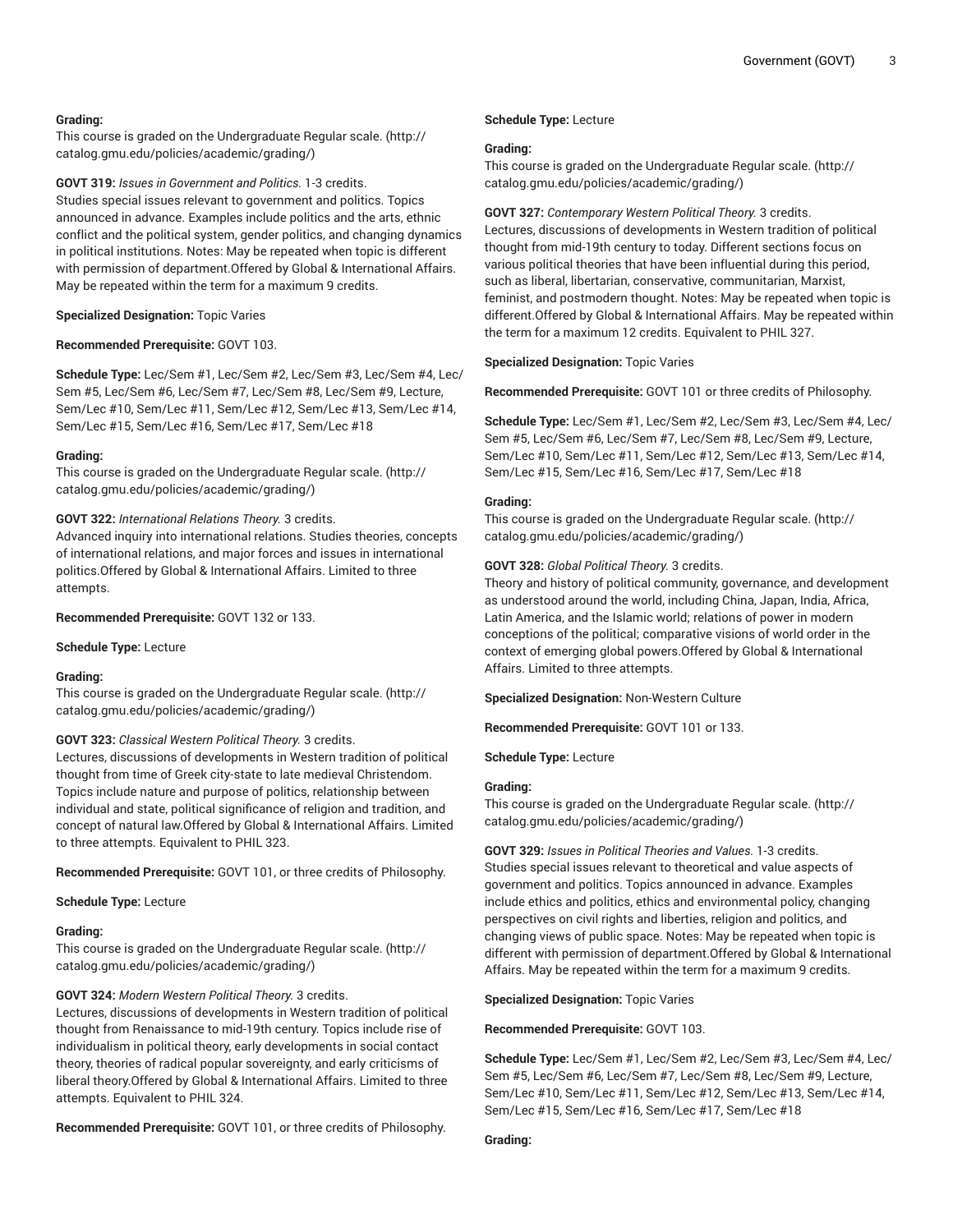This course is graded on the [Undergraduate](http://catalog.gmu.edu/policies/academic/grading/) Regular scale. ([http://](http://catalog.gmu.edu/policies/academic/grading/) [catalog.gmu.edu/policies/academic/grading/\)](http://catalog.gmu.edu/policies/academic/grading/)

**GOVT 331:** *Government and Politics of Latin America.* 3 credits. Contemporary political systems of Latin America, with emphasis on institutions, political processes, and political behavior. Presents case studies of several key Latin American politics; discusses problems of political development.Offered by Global & International Affairs. Limited to three attempts.

**Recommended Prerequisite:** GOVT 132, 133.

#### **Schedule Type:** Lecture

#### **Grading:**

This course is graded on the [Undergraduate](http://catalog.gmu.edu/policies/academic/grading/) Regular scale. ([http://](http://catalog.gmu.edu/policies/academic/grading/) [catalog.gmu.edu/policies/academic/grading/\)](http://catalog.gmu.edu/policies/academic/grading/)

# **GOVT 332:** *Government and Politics of the Middle East and North Africa.* 3 credits.

Societies of Middle East and North Africa and their response to impact of internal sociocultural-political determinants and external forces. Focuses on contemporary politics, ideologies, popular manifestations, institutions, and operations.Offered by Global & International Affairs. Limited to three attempts.

**Specialized Designation:** Non-Western Culture

**Recommended Prerequisite:** GOVT 132, 133.

**Schedule Type:** Lecture

# **Grading:**

This course is graded on the [Undergraduate](http://catalog.gmu.edu/policies/academic/grading/) Regular scale. ([http://](http://catalog.gmu.edu/policies/academic/grading/) [catalog.gmu.edu/policies/academic/grading/\)](http://catalog.gmu.edu/policies/academic/grading/)

# **GOVT 333:** *Government and Politics of Asia.* 3 credits.

Government structures and political processes of Asian countries. Examines patterns of conflict and cooperation, and issues of economic development and political reform in rapidly changing world.Offered by Global & International Affairs. Limited to three attempts.

**Specialized Designation:** Non-Western Culture

**Recommended Prerequisite:** GOVT 132, 133.

**Schedule Type:** Lecture

# **Grading:**

This course is graded on the [Undergraduate](http://catalog.gmu.edu/policies/academic/grading/) Regular scale. ([http://](http://catalog.gmu.edu/policies/academic/grading/) [catalog.gmu.edu/policies/academic/grading/\)](http://catalog.gmu.edu/policies/academic/grading/)

# **GOVT 334:** *Government and Politics of Europe.* 3 credits.

Examines governance and political systems in Europe at the national and supranational levels, with emphasis on actors, institutions, processes, and behavior. Explores key policies in a variety of fields, such as social policy, migration, and economic and monetary union.Offered by Global & International Affairs. Limited to three attempts.

**Recommended Prerequisite:** GOVT 132, 133.

**Schedule Type:** Lecture

#### **Grading:**

This course is graded on the [Undergraduate](http://catalog.gmu.edu/policies/academic/grading/) Regular scale. ([http://](http://catalog.gmu.edu/policies/academic/grading/) [catalog.gmu.edu/policies/academic/grading/\)](http://catalog.gmu.edu/policies/academic/grading/)

**GOVT 337:** *Ethnic Politics in Western Europe and North America.* 3 credits. Studies resurgence of ethnic nationalism in industrial democracies of Western Europe and North America, and the comparative analysis of policy issues related to ethnonationalism. Case studies drawn from the industrial democracies.Offered by Global & International Affairs. Limited to three attempts.

#### **Recommended Prerequisite:** GOVT 132, 133.

**Schedule Type:** Lecture

#### **Grading:**

This course is graded on the [Undergraduate](http://catalog.gmu.edu/policies/academic/grading/) Regular scale. ([http://](http://catalog.gmu.edu/policies/academic/grading/) [catalog.gmu.edu/policies/academic/grading/](http://catalog.gmu.edu/policies/academic/grading/))

**GOVT 338:** *Government and Politics of Russia.* 3 credits.

Examines continuity and change in Russia's Soviet era and post-Soviet era politics and international relations.Offered by Global & International Affairs. Limited to three attempts.

**Specialized Designation:** Non-Western Culture

**Recommended Prerequisite:** GOVT 132, 133.

**Schedule Type:** Lecture

# **Grading:**

This course is graded on the [Undergraduate](http://catalog.gmu.edu/policies/academic/grading/) Regular scale. ([http://](http://catalog.gmu.edu/policies/academic/grading/) [catalog.gmu.edu/policies/academic/grading/](http://catalog.gmu.edu/policies/academic/grading/))

**GOVT 339:** *Issues in the Politics of Advanced Industrial Societies.* 1-3 credits.

Studies selected current political issues in industrial democracies of Western Europe and North America. Specific topics chosen each semester to reflect contemporary political concerns in these countries, but political process in advanced industrial countries is organizing principle throughout the course. Notes: May be repeated when topic is different.Offered by Global & International Affairs. May be repeated within the term for a maximum 9 credits.

# **Specialized Designation:** Topic Varies

**Recommended Prerequisite:** GOVT 103 or 133 or permission of instructor.

**Schedule Type:** Lec/Sem #1, Lec/Sem #2, Lec/Sem #3, Lec/Sem #4, Lec/ Sem #5, Lec/Sem #6, Lec/Sem #7, Lec/Sem #8, Lec/Sem #9, Lecture, Sem/Lec #10, Sem/Lec #11, Sem/Lec #12, Sem/Lec #13, Sem/Lec #14, Sem/Lec #15, Sem/Lec #16, Sem/Lec #17, Sem/Lec #18

# **Grading:**

This course is graded on the [Undergraduate](http://catalog.gmu.edu/policies/academic/grading/) Regular scale. ([http://](http://catalog.gmu.edu/policies/academic/grading/) [catalog.gmu.edu/policies/academic/grading/](http://catalog.gmu.edu/policies/academic/grading/))

#### **GOVT 340:** *Central Asian Politics.* 3 credits.

Comparative examination of political change in Central Asia with attention to national identity formation, political economy, political conflict, political Islam, and democratization.Offered by Global & International Affairs. Limited to three attempts.

**Specialized Designation:** Non-Western Culture

**Schedule Type:** Lecture

# **Grading:**

This course is graded on the [Undergraduate](http://catalog.gmu.edu/policies/academic/grading/) Regular scale. ([http://](http://catalog.gmu.edu/policies/academic/grading/) [catalog.gmu.edu/policies/academic/grading/](http://catalog.gmu.edu/policies/academic/grading/))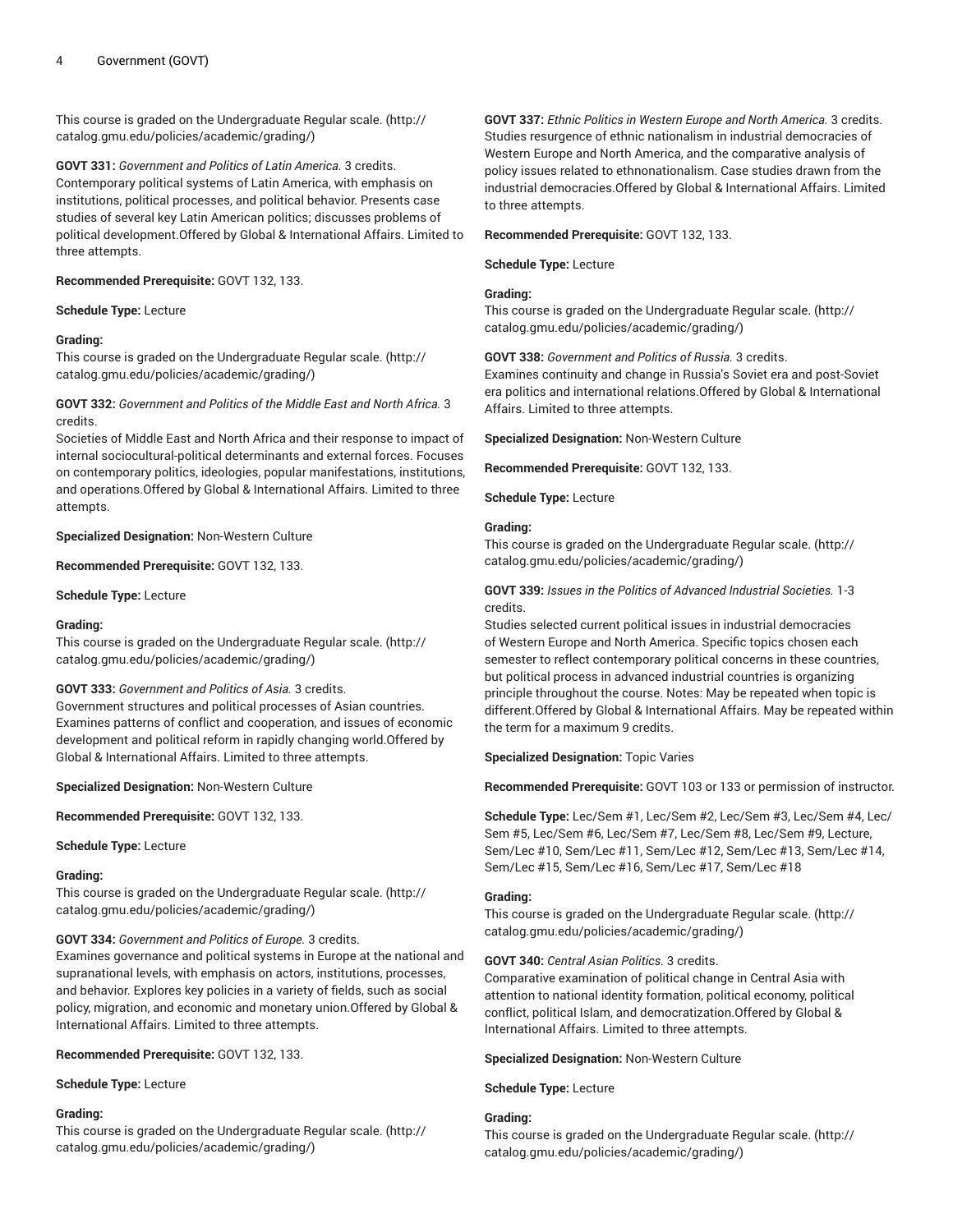# **GOVT 341:** *Chinese Foreign Policy.* 3 credits.

Discusses theories and practices of Chinese foreign policy decision making, which are then used to understand China's relations with United States, Japan, Russia, Europe, and its Asian neighbors, and China's policy in issues such as human rights, environmental protection, and nuclear nonproliferation.Offered by Global & International Affairs. Limited to three attempts.

#### **Specialized Designation:** Non-Western Culture

**Recommended Prerequisite:** GOVT 132, 133.

**Schedule Type:** Lecture

# **Grading:**

This course is graded on the [Undergraduate](http://catalog.gmu.edu/policies/academic/grading/) Regular scale. ([http://](http://catalog.gmu.edu/policies/academic/grading/) [catalog.gmu.edu/policies/academic/grading/\)](http://catalog.gmu.edu/policies/academic/grading/)

#### **GOVT 342:** *Diplomacy.* 3 credits.

Origins of organized diplomacy: tasks, procedures, instruments, and problems of diplomacy. Emphasizes current, future roles of diplomacy.Offered by Global & International Affairs. Limited to three attempts.

**Recommended Prerequisite:** GOVT 132, 133.

**Schedule Type:** Lecture

#### **Grading:**

This course is graded on the [Undergraduate](http://catalog.gmu.edu/policies/academic/grading/) Regular scale. ([http://](http://catalog.gmu.edu/policies/academic/grading/) [catalog.gmu.edu/policies/academic/grading/\)](http://catalog.gmu.edu/policies/academic/grading/)

# **GOVT 343:** *International Political Economy.* 3 credits.

Introduces international political economy. Examines interplay of economics and politics, and applies these to different issues. Focuses on issues of contemporary significance, with attention to historical issues and basic political and economic concepts.Offered by Global & International Affairs. Limited to three attempts.

**Recommended Prerequisite:** GOVT 132, 133; or permission of instructor.

**Schedule Type:** Lecture

#### **Grading:**

This course is graded on the [Undergraduate](http://catalog.gmu.edu/policies/academic/grading/) Regular scale. ([http://](http://catalog.gmu.edu/policies/academic/grading/) [catalog.gmu.edu/policies/academic/grading/\)](http://catalog.gmu.edu/policies/academic/grading/)

# **GOVT 344:** *American Foreign Policy.* 3 credits.

Central issues surrounding the conduct of America's foreign relations, with special emphasis on structural and constitutional questions, national policy objectives abroad, and conduct of foreign policy in a democracy.Offered by Global & International Affairs. Limited to three attempts.

**Recommended Prerequisite:** GOVT 132, 133.

**Schedule Type:** Lecture

# **Grading:**

This course is graded on the [Undergraduate](http://catalog.gmu.edu/policies/academic/grading/) Regular scale. ([http://](http://catalog.gmu.edu/policies/academic/grading/) [catalog.gmu.edu/policies/academic/grading/\)](http://catalog.gmu.edu/policies/academic/grading/)

# **GOVT 345:** *Islam and Politics.* 3 credits.

Covers politics of religion in Muslim societies; history, ideology, and practices of key individuals, movements, and institutions; case studies of political Islam in the Middle East, Asia, Africa, and the West; plurality and

diversity of political expression in Muslim world; nature of democracy in Islam; and Islamic state.Offered by Global & International Affairs. Limited to three attempts.

#### **Specialized Designation:** Non-Western Culture

**Schedule Type:** Lecture

#### **Grading:**

This course is graded on the [Undergraduate](http://catalog.gmu.edu/policies/academic/grading/) Regular scale. ([http://](http://catalog.gmu.edu/policies/academic/grading/) [catalog.gmu.edu/policies/academic/grading/](http://catalog.gmu.edu/policies/academic/grading/))

# **GOVT 346:** *American Security Policy.* 3 credits.

Approaches U.S. National security policy from perspective of organization and implementation of specific policies. Applies theoretical concerns to historic cases to illuminate problems that continue to challenge country.Offered by Global & International Affairs. Limited to three attempts.

#### **Recommended Prerequisite:** GOVT 132, 133.

**Schedule Type:** Lecture

#### **Grading:**

This course is graded on the [Undergraduate](http://catalog.gmu.edu/policies/academic/grading/) Regular scale. ([http://](http://catalog.gmu.edu/policies/academic/grading/) [catalog.gmu.edu/policies/academic/grading/](http://catalog.gmu.edu/policies/academic/grading/))

#### **GOVT 347:** *International Security.* 3 credits.

Explores enduring security problems and new developments. Examines effects of international system on defense policies of states, particularly tensions of world caught between emerging interdependence and national demands. Encourages development of critical-thinking and group and oral presentation skills.Offered by Global & International Affairs. Limited to three attempts.

**Recommended Prerequisite:** GOVT 132.

**Schedule Type:** Lecture

# **Grading:**

This course is graded on the [Undergraduate](http://catalog.gmu.edu/policies/academic/grading/) Regular scale. ([http://](http://catalog.gmu.edu/policies/academic/grading/) [catalog.gmu.edu/policies/academic/grading/](http://catalog.gmu.edu/policies/academic/grading/))

#### **GOVT 348:** *Political Violence and Civil War.* 3 credits.

Covers major theories on the causes and consequences of political violence and civil war. Topics include the onset of civil wars, civil war processes, conflict termination, and post-conflict recovery. Covers practical public policy issues of conflict resolution and intervention, as well as methodological approaches and challenges in political violence research. Issues of political violence and civil war are explored in diverse world regions.Offered by Global & International Affairs. Limited to three attempts.

# **Schedule Type:** Seminar

#### **Grading:**

This course is graded on the [Undergraduate](http://catalog.gmu.edu/policies/academic/grading/) Regular scale. ([http://](http://catalog.gmu.edu/policies/academic/grading/) [catalog.gmu.edu/policies/academic/grading/](http://catalog.gmu.edu/policies/academic/grading/))

**GOVT 351:** *Administration in the Political System.* 3 credits. Administrative structures and processes in political setting of public management. Presents organization and administrative theory, critiques, and current practices; and examines impact of changes in social, political, and economic environment on concepts, models.Offered by Global & International Affairs. Limited to three attempts.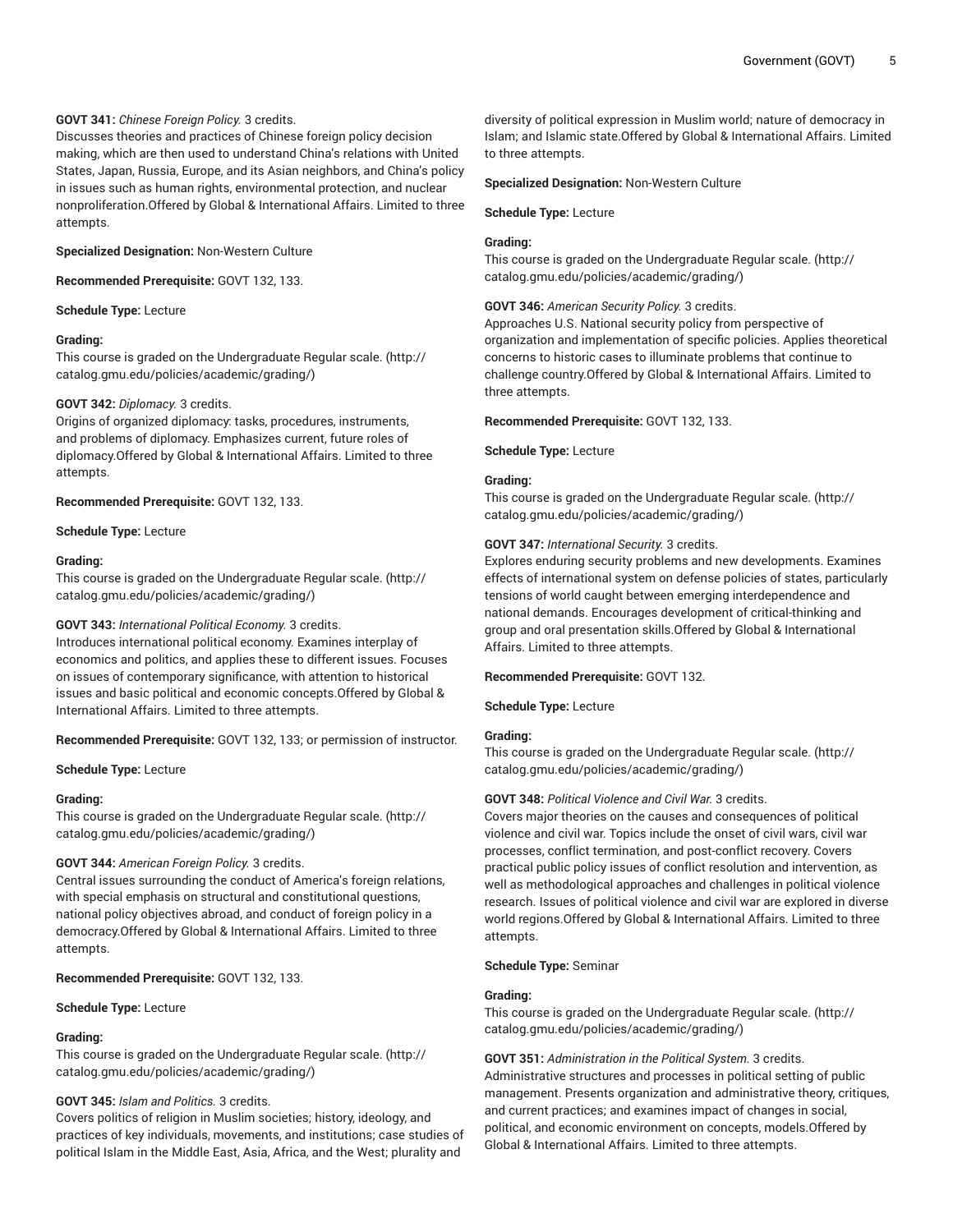# **Recommended Prerequisite:** GOVT 103.

#### **Schedule Type:** Lecture

# **Grading:**

This course is graded on the [Undergraduate](http://catalog.gmu.edu/policies/academic/grading/) Regular scale. ([http://](http://catalog.gmu.edu/policies/academic/grading/) [catalog.gmu.edu/policies/academic/grading/\)](http://catalog.gmu.edu/policies/academic/grading/)

# **GOVT 353:** *Social Entrepreneurship.* 3 credits.

Introduces students to the different steps that social entrepreneurs work through to drive social change: identifying problem to address, developing a strategy to address the social need, fundraising, growing the organization, tracking results, and maximizing impact.Offered by Global & International Affairs. Limited to three attempts.

#### **Schedule Type:** Seminar

#### **Grading:**

This course is graded on the [Undergraduate](http://catalog.gmu.edu/policies/academic/grading/) Regular scale. ([http://](http://catalog.gmu.edu/policies/academic/grading/) [catalog.gmu.edu/policies/academic/grading/\)](http://catalog.gmu.edu/policies/academic/grading/)

#### **GOVT 354:** *Nonprofit Sector in Society.* 3 credits.

Introduces students to the thousands of soup kitchens, shelters, health clinics, educational institutions, arts agencies, and other organizations that make up the U.S. nonprofit sector. Topics covered include: the internal structure and operation of nonprofits; the role of nonprofits in delivering services, advocating for particular points of view, and providing vehicles for caring and self-expression; and the partnerships that nonprofits form with donors, government agencies, and businesses to address social problems.Offered by Global & International Affairs. Limited to three attempts.

#### **Schedule Type:** Seminar

#### **Grading:**

This course is graded on the [Undergraduate](http://catalog.gmu.edu/policies/academic/grading/) Regular scale. ([http://](http://catalog.gmu.edu/policies/academic/grading/) [catalog.gmu.edu/policies/academic/grading/\)](http://catalog.gmu.edu/policies/academic/grading/)

# **GOVT 355:** *Public Personnel Administration.* 3 credits.

Analyzes techniques and tools in human resource management including merit system, classification, compensation, evaluation, recruitment, and labor relations. Emphasizes current legal and policy issues in personnel administration, such as diversity and privatization.Offered by Global & International Affairs. Limited to three attempts.

#### **Recommended Prerequisite:** GOVT 351.

#### **Schedule Type:** Lecture

#### **Grading:**

This course is graded on the [Undergraduate](http://catalog.gmu.edu/policies/academic/grading/) Regular scale. ([http://](http://catalog.gmu.edu/policies/academic/grading/) [catalog.gmu.edu/policies/academic/grading/\)](http://catalog.gmu.edu/policies/academic/grading/)

# **GOVT 356:** *Public Budgeting and Finance.* 3 credits.

Covers tools and techniques in budgeting and financial management in U.S. governments, including management of public financial institutions, budgetary process and reform, and relationship of public budgeting to national economic policy.Offered by Global & International Affairs. Limited to three attempts.

**Recommended Prerequisite:** GOVT 351.

**Schedule Type:** Lecture

**Grading:**

This course is graded on the [Undergraduate](http://catalog.gmu.edu/policies/academic/grading/) Regular scale. ([http://](http://catalog.gmu.edu/policies/academic/grading/) [catalog.gmu.edu/policies/academic/grading/](http://catalog.gmu.edu/policies/academic/grading/))

# **GOVT 357:** *Urban Planning.* 3 credits.

Reviews spatial, policy, and administration principles that guide urban planning activities in the United States. Outlines differences between theory and practice and provides tools, methods, and perspectives commonly incorporated into practice of urban planning and policy analysis.Offered by Global & International Affairs. Limited to three attempts. Equivalent to GGS 357.

#### **Recommended Prerequisite:** GOVT 351

**Schedule Type:** Lecture

# **Grading:**

This course is graded on the [Undergraduate](http://catalog.gmu.edu/policies/academic/grading/) Regular scale. ([http://](http://catalog.gmu.edu/policies/academic/grading/) [catalog.gmu.edu/policies/academic/grading/](http://catalog.gmu.edu/policies/academic/grading/))

#### **GOVT 358:** *Nonprofit Financial Planning.* 4 credits.

Provides understanding of social mission and entrepreneurial cross pressures underlying financial planning and accounting in nonprofit sector. Topics include revenue sources and projections, entrepreneurial techniques, and cost analysis for nonprofit and nongovernmental entities. Lectures, student case studies.Offered by Global & International Affairs. Limited to three attempts.

**Recommended Prerequisite:** 60 credits or permission of instructor.

**Schedule Type:** Lecture

# **Grading:**

This course is graded on the [Undergraduate](http://catalog.gmu.edu/policies/academic/grading/) Regular scale. ([http://](http://catalog.gmu.edu/policies/academic/grading/) [catalog.gmu.edu/policies/academic/grading/](http://catalog.gmu.edu/policies/academic/grading/))

# **GOVT 361:** *Introduction to Environmental Policy.* 3 credits.

Environmental politics and policy making since the 1970s. Primarily U.S. focus, with some discussion of global issues. Examines policy strategies and outcomes, ethical and economic debates, political controversies, lawmaking and enforcement, and role of key players.Offered by Global & International Affairs. Limited to three attempts. Equivalent to EVPP 361.

**Specialized Designation:** Green Leaf Focused Course

**Recommended Prerequisite:** 30 credits.

**Schedule Type:** Lecture

# **Grading:**

This course is graded on the [Undergraduate](http://catalog.gmu.edu/policies/academic/grading/) Regular scale. ([http://](http://catalog.gmu.edu/policies/academic/grading/) [catalog.gmu.edu/policies/academic/grading/](http://catalog.gmu.edu/policies/academic/grading/))

**GOVT 362:** *Intermediate Environmental Policy.* 3 credits.

Examines environmental issues building on learning objectives from GOVT 361. Focuses on environmental and policy issues in the US and internationally, exploring the politics of nature and the interaction of environmental science and politics and resulting controversy. Risk and uncertainty loom large in most environmental issues. Covers "natural" disasters as well as direct "man-made" problems.Offered by Global & International Affairs. May be repeated within the degree for a maximum 12 credits. Equivalent to EVPP 362.

**Recommended Prerequisite:** EVPP 361 or GOVT 361 or permission of instructor.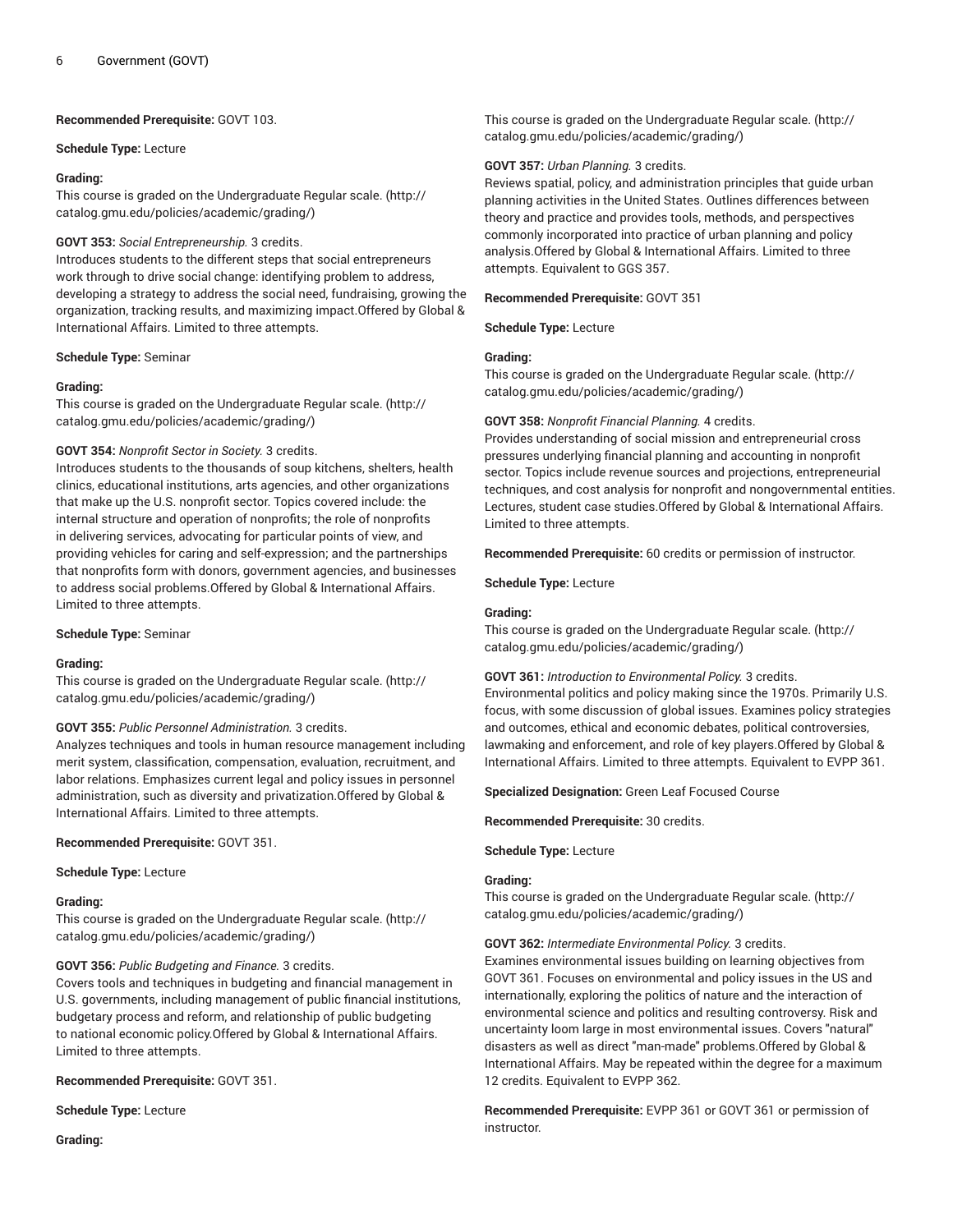# **Schedule Type:** Lecture

# **Grading:**

This course is graded on the [Undergraduate](http://catalog.gmu.edu/policies/academic/grading/) Regular scale. ([http://](http://catalog.gmu.edu/policies/academic/grading/) [catalog.gmu.edu/policies/academic/grading/\)](http://catalog.gmu.edu/policies/academic/grading/)

# **GOVT 364:** *Public Policy Making.* 3 credits.

Processes, agencies, and politics involved in the proposal making, implementation, evaluation, and revision of U.S. public policy.Offered by Global & International Affairs. Limited to three attempts.

#### **Recommended Prerequisite:** GOVT 103.

**Schedule Type:** Lecture

#### **Grading:**

This course is graded on the [Undergraduate](http://catalog.gmu.edu/policies/academic/grading/) Regular scale. ([http://](http://catalog.gmu.edu/policies/academic/grading/) [catalog.gmu.edu/policies/academic/grading/\)](http://catalog.gmu.edu/policies/academic/grading/)

#### **GOVT 365:** *State and Regional Public Policy.* 3 credits.

Examines public policy decisions that affect local and state jurisdictions in context of federal system of government. Examines context, substance, and impact of such policies as housing, transportation, land use, crime prevention, service delivery, and health care.Offered by Global & International Affairs. Limited to three attempts.

#### **Schedule Type:** Lecture

#### **Grading:**

This course is graded on the [Undergraduate](http://catalog.gmu.edu/policies/academic/grading/) Regular scale. ([http://](http://catalog.gmu.edu/policies/academic/grading/) [catalog.gmu.edu/policies/academic/grading/\)](http://catalog.gmu.edu/policies/academic/grading/)

# **GOVT 366:** *Public Policy Analysis.* 3 credits.

Methods of public policy analysis, evaluation, and research. Studies design and development of alternative courses of government action and evaluation of results, and problems in applying systematic analysis to political issues.Offered by Global & International Affairs. Limited to three attempts.

# **Recommended Prerequisite:** GOVT 300.

**Schedule Type:** Lecture

# **Grading:**

This course is graded on the [Undergraduate](http://catalog.gmu.edu/policies/academic/grading/) Regular scale. ([http://](http://catalog.gmu.edu/policies/academic/grading/) [catalog.gmu.edu/policies/academic/grading/\)](http://catalog.gmu.edu/policies/academic/grading/)

# **GOVT 367:** *Money, Markets and Economic Policy.* 3 credits.

Applies basic economic concepts and principles to issues facing the U.S. and global economies. Topics include productivity and economic growth, taxes, health care, globalization, income distribution and financial crises, with an emphasis on market structure, social institutions and the notalways rational behavior of investors and consumers.Offered by Global & International Affairs. Limited to three attempts. Equivalent to ECON 367.

**Mason Core:** [Social/Behavioral](http://catalog.gmu.edu/mason-core/) Sciences ([http://catalog.gmu.edu/mason](http://catalog.gmu.edu/mason-core/)[core/\)](http://catalog.gmu.edu/mason-core/)

# **Schedule Type:** Seminar

# **Grading:**

This course is graded on the [Undergraduate](http://catalog.gmu.edu/policies/academic/grading/) Regular scale. ([http://](http://catalog.gmu.edu/policies/academic/grading/) [catalog.gmu.edu/policies/academic/grading/\)](http://catalog.gmu.edu/policies/academic/grading/)

# **GOVT 368:** *Tools for Economic Policy Analysis.* 3 credits.

This course outlines the economic framework for studying public policy, taking a more quantitative approach than GOVT 367. Topics include consumer and producer behavior under different market structures, how and why markets can fail to produce socially desirable outcomes, income distribution, and macroeconomic growth. Emphasizes using economic models to evaluate both market outcomes and policy interventions.Offered by Global & International Affairs. Limited to three attempts.

#### **Recommended Prerequisite:** GOVT 367.

**Schedule Type:** Seminar

# **Grading:**

This course is graded on the [Undergraduate](http://catalog.gmu.edu/policies/academic/grading/) Regular scale. ([http://](http://catalog.gmu.edu/policies/academic/grading/) [catalog.gmu.edu/policies/academic/grading/](http://catalog.gmu.edu/policies/academic/grading/))

# **GOVT 398:** *Study Abroad.* 3 credits.

Study abroad. Course topics, content, and locations vary. Notes: GOVT 398 may only be applied to a major or minor with prior written approval from the department. A maximum of 6 credits may be applied to the BA in government and international politics, the BS in public administration, or any minor offered by the Schar School of Policy and Government.Offered by Global & International Affairs. May be repeated within the term for a maximum 12 credits.

#### **Specialized Designation:** Topic Varies

**Schedule Type:** Lec/Sem #1, Lec/Sem #2, Lec/Sem #3, Lec/Sem #4, Lec/ Sem #5, Lec/Sem #6, Lec/Sem #7, Lec/Sem #8, Lec/Sem #9, Lecture, Sem/Lec #10, Sem/Lec #11, Sem/Lec #12, Sem/Lec #13, Sem/Lec #14, Sem/Lec #15, Sem/Lec #16, Sem/Lec #17, Sem/Lec #18

#### **Grading:**

This course is graded on the [Undergraduate](http://catalog.gmu.edu/policies/academic/grading/) Regular scale. ([http://](http://catalog.gmu.edu/policies/academic/grading/) [catalog.gmu.edu/policies/academic/grading/](http://catalog.gmu.edu/policies/academic/grading/))

# **GOVT 399:** *Research Practicum.* 1-3 credits.

Applies research methods in context of assisting with faculty research. Individualized sections taught by arrangement with full-time faculty. Methods adopted vary, but generally include library research, data collection, data analysis, and report construction.Offered by Global & International Affairs. May be repeated within the term for a maximum 9 credits.

**Specialized Designation:** Topic Varies

**Recommended Prerequisite:** GOVT 300 and Permission of Instructor.

**Schedule Type:** Independent Study

#### **Grading:**

This course is graded on the [Undergraduate](http://catalog.gmu.edu/policies/academic/grading/) Regular scale. ([http://](http://catalog.gmu.edu/policies/academic/grading/) [catalog.gmu.edu/policies/academic/grading/](http://catalog.gmu.edu/policies/academic/grading/))

# **400 Level Courses**

**GOVT 400:** *Issues in Political Analysis.* 1-3 credits.

Studies special issues relevant to analytical approaches to studying government and politics. Topics announced in advance. Examples include advanced statistical methods, time series analysis, game theory, social network analysis, geographic information systems for politics, social science experiments, and causal inference. Notes: May be repeated when topic is different with permission of department. Offered by Schar School of Policy & Govt. May be repeated within the term for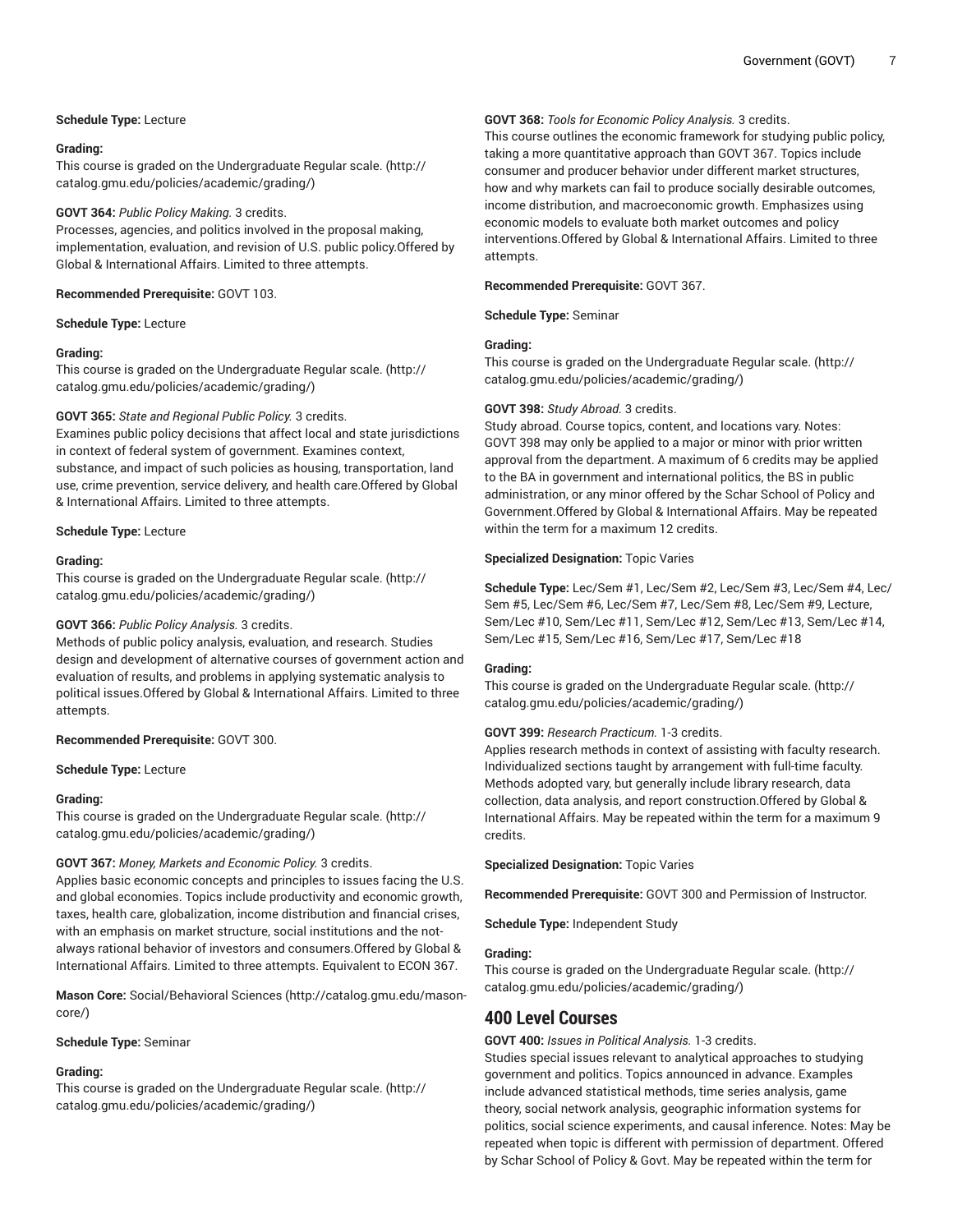a maximum 9 credits.Offered by Global & International Affairs. May be repeated within the term for a maximum 9 credits.

#### **Specialized Designation:** Topic Varies

#### **Registration Restrictions:**

 ${\bf Required~Pre requires:~ GOVT~300}^{\rm C}$  or  $300^{XS}.$  $^{\rm C}$  Requires minimum grade of C. XS Requires minimum grade of XS.

**Schedule Type:** Lec/Sem #1, Lec/Sem #2, Lec/Sem #3, Lec/Sem #4, Lec/ Sem #5, Lec/Sem #6, Lec/Sem #7, Lec/Sem #8, Lec/Sem #9, Sem/Lec #10, Sem/Lec #11, Sem/Lec #12, Sem/Lec #13, Sem/Lec #14, Sem/Lec #15, Sem/Lec #16, Sem/Lec #17, Sem/Lec #18, Seminar

# **Grading:**

This course is graded on the [Undergraduate](http://catalog.gmu.edu/policies/academic/grading/) Regular scale. ([http://](http://catalog.gmu.edu/policies/academic/grading/) [catalog.gmu.edu/policies/academic/grading/\)](http://catalog.gmu.edu/policies/academic/grading/)

#### **GOVT 407:** *Law and Society.* 3 credits.

Explores relationship between law and society, including concept of law; origin, development, and role of law in society; and relationship between law and social change. Assesses different approaches and methodologies.Offered by Global & International Affairs. Limited to three attempts.

**Recommended Prerequisite:** CRIM 100 or GOVT 301.

**Schedule Type:** Lecture

#### **Grading:**

This course is graded on the [Undergraduate](http://catalog.gmu.edu/policies/academic/grading/) Regular scale. ([http://](http://catalog.gmu.edu/policies/academic/grading/) [catalog.gmu.edu/policies/academic/grading/\)](http://catalog.gmu.edu/policies/academic/grading/)

# **GOVT 409:** *Virginia Government and Politics.* 3 credits.

Examines history of politics in Virginia and current political issues. Particular attention to changing dynamics of political parties, key legislative issues, and policies of recent administrations.Offered by Global & International Affairs. Limited to three attempts.

#### **Recommended Prerequisite:** GOVT 103.

**Schedule Type:** Lecture

#### **Grading:**

This course is graded on the [Undergraduate](http://catalog.gmu.edu/policies/academic/grading/) Regular scale. ([http://](http://catalog.gmu.edu/policies/academic/grading/) [catalog.gmu.edu/policies/academic/grading/\)](http://catalog.gmu.edu/policies/academic/grading/)

# **GOVT 412:** *Politics and the Mass Media.* 3 credits.

Responsibilities and freedoms of mass media in democracy. Explores Influence of media on citizens' opinions, elections, and decisions of public officials.Offered by Global & International Affairs. Limited to three attempts. Equivalent to COMM 412.

**Recommended Prerequisite:** GOVT 103.

**Schedule Type:** Lecture

# **Grading:**

This course is graded on the [Undergraduate](http://catalog.gmu.edu/policies/academic/grading/) Regular scale. ([http://](http://catalog.gmu.edu/policies/academic/grading/) [catalog.gmu.edu/policies/academic/grading/\)](http://catalog.gmu.edu/policies/academic/grading/)

# **GOVT 414:** *Politics of Race and Gender.* 3 credits.

Examines political, economic, and social impact of public policies and implications for race, gender, and age.Offered by Global & International Affairs. May be repeated within the term for a maximum 9 credits.

**Specialized Designation:** Topic Varies

### **Recommended Prerequisite:** GOVT 103.

**Schedule Type:** Lec/Sem #1, Lec/Sem #2, Lec/Sem #3, Lec/Sem #4, Lec/ Sem #5, Lec/Sem #6, Lec/Sem #7, Lec/Sem #8, Lec/Sem #9, Lecture, Sem/Lec #10, Sem/Lec #11, Sem/Lec #12, Sem/Lec #13, Sem/Lec #14, Sem/Lec #15, Sem/Lec #16, Sem/Lec #17, Sem/Lec #18

#### **Grading:**

This course is graded on the [Undergraduate](http://catalog.gmu.edu/policies/academic/grading/) Regular scale. ([http://](http://catalog.gmu.edu/policies/academic/grading/) [catalog.gmu.edu/policies/academic/grading/](http://catalog.gmu.edu/policies/academic/grading/))

**GOVT 420:** *American Political Thought.* 3 credits.

Major political values and theories in America from formation of American republic to present. Covers changes in American political values in crisis periods and contemporary American political theory including pluralism, elite theories of democracy, and empirical political theory.Offered by Global & International Affairs. Limited to three attempts.

**Recommended Prerequisite:** GOVT 103.

**Schedule Type:** Lecture

# **Grading:**

This course is graded on the [Undergraduate](http://catalog.gmu.edu/policies/academic/grading/) Regular scale. ([http://](http://catalog.gmu.edu/policies/academic/grading/) [catalog.gmu.edu/policies/academic/grading/](http://catalog.gmu.edu/policies/academic/grading/))

#### **GOVT 422:** *Constitutional Interpretation.* 3 credits.

Examines Supreme Court's interpretation of constitutional powers of Congress, presidency, and judiciary. Includes examination of major decisions concerning state regulation, taxation, and interstate relations.Offered by Global & International Affairs. Limited to three attempts.

#### **Recommended Prerequisite:** GOVT 103.

**Schedule Type:** Lecture

# **Grading:**

This course is graded on the [Undergraduate](http://catalog.gmu.edu/policies/academic/grading/) Regular scale. ([http://](http://catalog.gmu.edu/policies/academic/grading/) [catalog.gmu.edu/policies/academic/grading/](http://catalog.gmu.edu/policies/academic/grading/))

**GOVT 423:** *Constitutional Law: Civil Rights and Liberties.* 3 credits. Studies First Amendment freedoms of speech, press, assembly, association, and religion; right to privacy; and Fourteenth Amendment equal protection.Offered by Global & International Affairs. Limited to three attempts. Equivalent to CRIM 423.

**Recommended Prerequisite:** GOVT 103.

**Schedule Type:** Lecture

# **Grading:**

This course is graded on the [Undergraduate](http://catalog.gmu.edu/policies/academic/grading/) Regular scale. ([http://](http://catalog.gmu.edu/policies/academic/grading/) [catalog.gmu.edu/policies/academic/grading/](http://catalog.gmu.edu/policies/academic/grading/))

# **GOVT 427:** *Feminist Political Thought.* 3 credits.

Explores feminist political thought in historical context. Topics include feminist political movements, feminist critiques of political philosophy, and feminist contributions to political theory.Offered by Global & International Affairs. Limited to three attempts.

**Recommended Prerequisite:** GOVT 101, WMST 200, 3 credits of PHIL, or permission of instructor.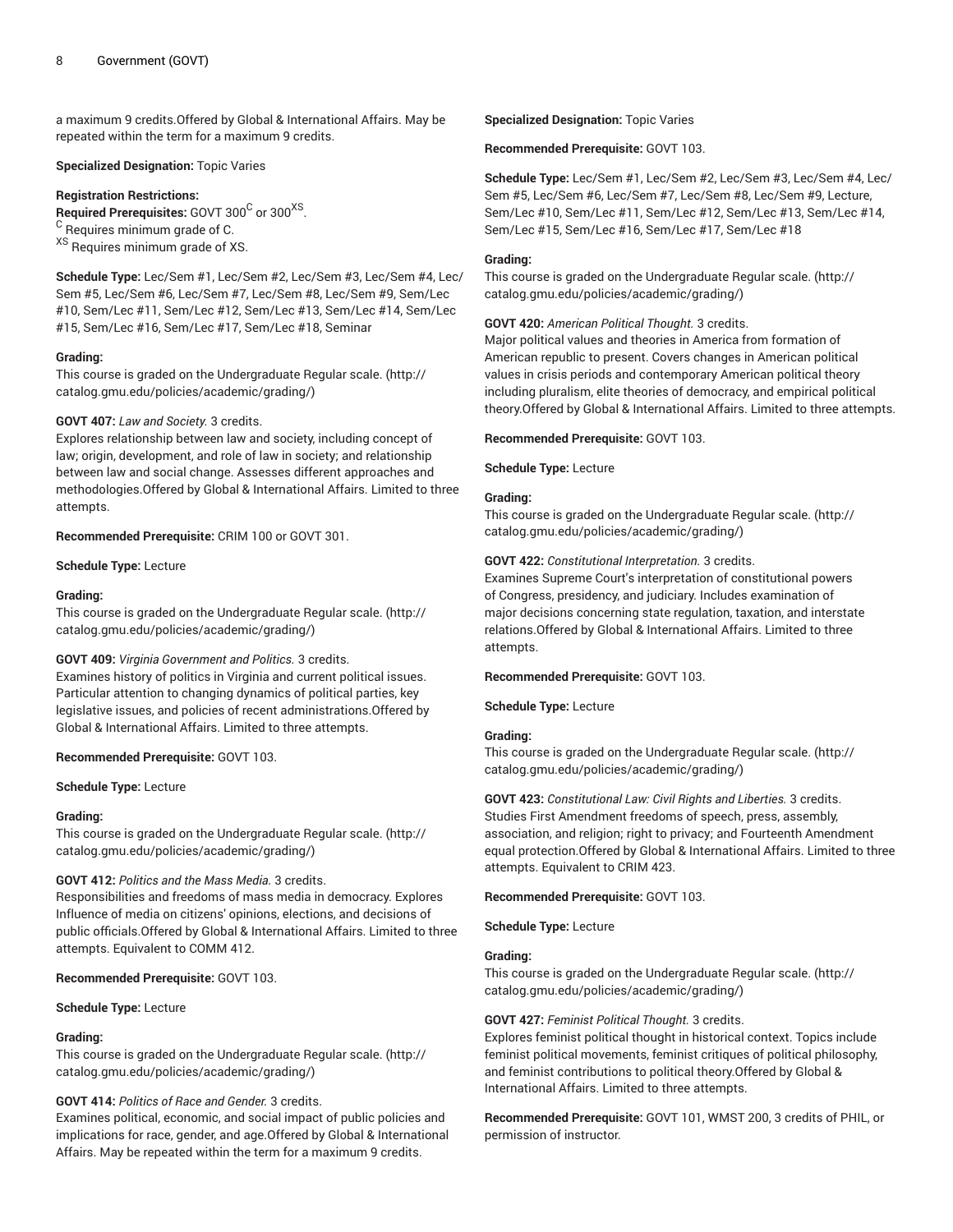# **Schedule Type:** Lecture

# **Grading:**

This course is graded on the [Undergraduate](http://catalog.gmu.edu/policies/academic/grading/) Regular scale. ([http://](http://catalog.gmu.edu/policies/academic/grading/) [catalog.gmu.edu/policies/academic/grading/\)](http://catalog.gmu.edu/policies/academic/grading/)

# **GOVT 428:** *Advanced Democratic Theory.* 3 credits.

Explores various theoretical approaches to nature and justification of democracy. Topics may include liberal, communitarian, pluralist, and deliberative theories and their critics; constitutionalism; role of markets; and transnational democracy.Offered by Global & International Affairs. Limited to three attempts.

**Recommended Prerequisite:** GOVT 101; or one course in PHIL.

#### **Schedule Type:** Lecture

#### **Grading:**

This course is graded on the [Undergraduate](http://catalog.gmu.edu/policies/academic/grading/) Regular scale. ([http://](http://catalog.gmu.edu/policies/academic/grading/) [catalog.gmu.edu/policies/academic/grading/\)](http://catalog.gmu.edu/policies/academic/grading/)

#### **GOVT 430:** *Comparative Political Leadership.* 3 credits.

Comparative political leadership, relationships between political cultures and types of leadership, patterns of leadership recruitment, and linkages between political elites and citizenry.Offered by Global & International Affairs. Limited to three attempts.

#### **Recommended Prerequisite:** GOVT 132, 133.

**Schedule Type:** Lecture

#### **Grading:**

This course is graded on the [Undergraduate](http://catalog.gmu.edu/policies/academic/grading/) Regular scale. ([http://](http://catalog.gmu.edu/policies/academic/grading/) [catalog.gmu.edu/policies/academic/grading/\)](http://catalog.gmu.edu/policies/academic/grading/)

# **GOVT 433:** *Political Economy of East Asia.* 3 credits.

Discusses different theoretical perspectives of East Asian political economy; transformation of East Asia; and issues such as money, finance, trade, investment, environment, and energy. Focuses on issues of contemporary significance, but attention also given to history.Offered by Global & International Affairs. Limited to three attempts.

**Specialized Designation:** Non-Western Culture

**Recommended Prerequisite:** GOVT 133 and 60 credits, or permission of instructor.

#### **Schedule Type:** Lecture

#### **Grading:**

This course is graded on the [Undergraduate](http://catalog.gmu.edu/policies/academic/grading/) Regular scale. ([http://](http://catalog.gmu.edu/policies/academic/grading/) [catalog.gmu.edu/policies/academic/grading/\)](http://catalog.gmu.edu/policies/academic/grading/)

# **GOVT 434:** *Democracy in Global Perspective.* 3 credits.

Comparative study of structures and performance of democracies around the world since 1975. Examines growing influence of global forces such as economy, media, and culture in process of democratization. Examines select current elections.Offered by Global & International Affairs. Limited to three attempts.

#### **Recommended Prerequisite:** GOVT 133.

**Schedule Type:** Lecture

**Grading:**

This course is graded on the [Undergraduate](http://catalog.gmu.edu/policies/academic/grading/) Regular scale. ([http://](http://catalog.gmu.edu/policies/academic/grading/) [catalog.gmu.edu/policies/academic/grading/](http://catalog.gmu.edu/policies/academic/grading/))

# **GOVT 435:** *Data Analysis for Comparative and International Politics.* 3 credits.

Provides practical tools for organizing and conducting original empirical research in the fields of comparative and international politics. The course considers both the analytical logic of quantitative methods and their practical application using statistical software. Topics may include (but are not limited to) data management practice, comparative public opinion, categorizing regime types, implications of international organization, global health and energy policy, and empirically assessing political violence, conflict, and civil war.Offered by Global & International Affairs. Limited to three attempts.

**Recommended Prerequisite:** GOVT 300 and 3 credits of Mason Core Quantitative Reasoning

#### **Schedule Type:** Seminar

# **Grading:**

This course is graded on the [Undergraduate](http://catalog.gmu.edu/policies/academic/grading/) Regular scale. ([http://](http://catalog.gmu.edu/policies/academic/grading/) [catalog.gmu.edu/policies/academic/grading/](http://catalog.gmu.edu/policies/academic/grading/))

#### **GOVT 441:** *Grand Strategy.* 3 credits.

Why, how, and for what purposes do states employ their national power abroad? This is a big question that cuts to the core of higher-order questions regarding foreign policy formulation and deployment. This class provides an advanced introduction to the relationship between war, peacetime settlements, politics, and strategy.Offered by Global & International Affairs. Limited to three attempts.

#### **Recommended Prerequisite:** GOVT 132

**Schedule Type:** Seminar

# **Grading:**

This course is graded on the [Undergraduate](http://catalog.gmu.edu/policies/academic/grading/) Regular scale. ([http://](http://catalog.gmu.edu/policies/academic/grading/) [catalog.gmu.edu/policies/academic/grading/](http://catalog.gmu.edu/policies/academic/grading/))

#### **GOVT 443:** *Law and Ethics of War.* 3 credits.

Explores sources of morality in armed conflict, and implications of such ideas for international relations. Examines content and philosophy of modern law of war.Offered by Global & International Affairs. Limited to three attempts.

#### **Recommended Prerequisite:** GOVT 132.

**Schedule Type:** Lecture

#### **Grading:**

This course is graded on the [Undergraduate](http://catalog.gmu.edu/policies/academic/grading/) Regular scale. ([http://](http://catalog.gmu.edu/policies/academic/grading/) [catalog.gmu.edu/policies/academic/grading/](http://catalog.gmu.edu/policies/academic/grading/))

# **GOVT 444:** *Issues in International Studies.* 1-3 credits.

Major issues in international systems, including international political economy and security. Notes: May be repeated when topic is different with permission of department.Offered by Global & International Affairs. May be repeated within the term for a maximum 9 credits.

**Specialized Designation:** Topic Varies

#### **Recommended Prerequisite:** GOVT 132, 133.

**Schedule Type:** Lec/Sem #1, Lec/Sem #2, Lec/Sem #3, Lec/Sem #4, Lec/ Sem #5, Lec/Sem #6, Lec/Sem #7, Lec/Sem #8, Lec/Sem #9, Lecture,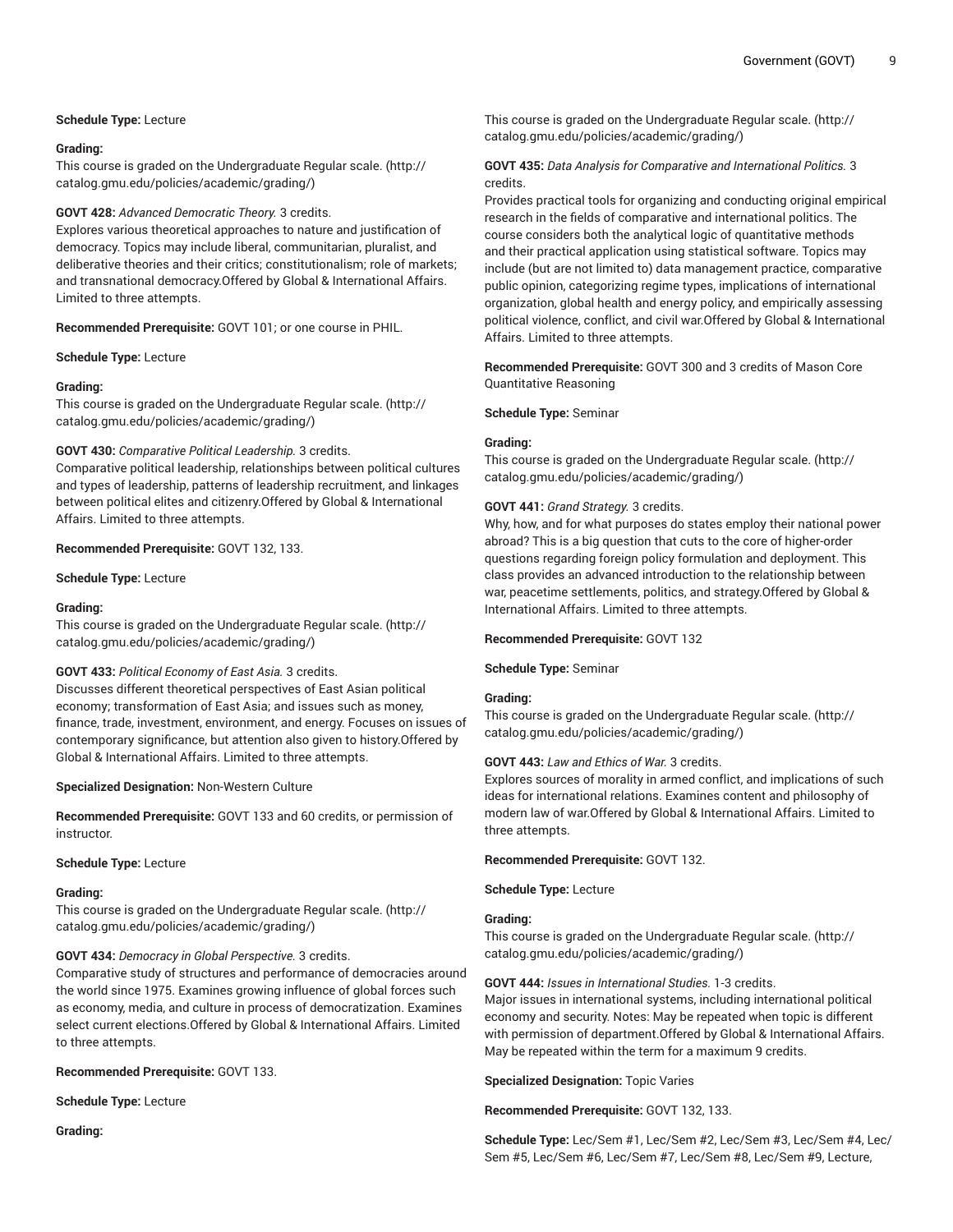Sem/Lec #10, Sem/Lec #11, Sem/Lec #12, Sem/Lec #13, Sem/Lec #14, Sem/Lec #15, Sem/Lec #16, Sem/Lec #17, Sem/Lec #18

#### **Grading:**

This course is graded on the [Undergraduate](http://catalog.gmu.edu/policies/academic/grading/) Regular scale. ([http://](http://catalog.gmu.edu/policies/academic/grading/) [catalog.gmu.edu/policies/academic/grading/\)](http://catalog.gmu.edu/policies/academic/grading/)

# **GOVT 445:** *Human Rights.* 3 credits.

Explores philosophical, legal, and political issues at heart of modern international human rights movement. Examines historical background legal architecture of modern human rights movement.Offered by Global & International Affairs. Limited to three attempts.

#### **Recommended Prerequisite:** GOVT 132.

**Schedule Type:** Lecture

#### **Grading:**

This course is graded on the [Undergraduate](http://catalog.gmu.edu/policies/academic/grading/) Regular scale. ([http://](http://catalog.gmu.edu/policies/academic/grading/) [catalog.gmu.edu/policies/academic/grading/\)](http://catalog.gmu.edu/policies/academic/grading/)

# **GOVT 446:** *International Law and Organization.* 3 credits.

Nature, sources, and subject of law of nations; law and individual; territorial questions; nature, sources, and functions of international organizations; international transactions and organizations; war and present; and future status of international law.Offered by Global & International Affairs. Limited to three attempts.

#### **Recommended Prerequisite:** GOVT 132, 133.

**Schedule Type:** Lecture

# **Grading:**

This course is graded on the [Undergraduate](http://catalog.gmu.edu/policies/academic/grading/) Regular scale. ([http://](http://catalog.gmu.edu/policies/academic/grading/) [catalog.gmu.edu/policies/academic/grading/\)](http://catalog.gmu.edu/policies/academic/grading/)

# **GOVT 447:** *Revolution and International Politics.* 3 credits.

Historical overview of modern revolutions as well as different theories about causes and consequences of revolutions. Special attention to Marxist-Leninist, Arab nationalist, and Islamic revolutions.Offered by Global & International Affairs. Limited to three attempts.

# **Recommended Prerequisite:** GOVT 133.

**Schedule Type:** Lecture

# **Grading:**

This course is graded on the [Undergraduate](http://catalog.gmu.edu/policies/academic/grading/) Regular scale. ([http://](http://catalog.gmu.edu/policies/academic/grading/) [catalog.gmu.edu/policies/academic/grading/\)](http://catalog.gmu.edu/policies/academic/grading/)

#### **GOVT 448:** *Ethics and International Politics.* 3 credits.

Ethics and international politics ask students to wrestle with dilemmas raised by a desire to behave morally in an international system in which consensus about ethical matters is absent. Distributive justice and use of force are two overarching themes. Students also develop, apply, and justify their own perspectives on ethical problem using philosophical theory, history, and social science research.Offered by Global & International Affairs. Limited to three attempts.

**Recommended Prerequisite:** 60 hours and GOVT 132 or PHIL 151.

**Schedule Type:** Lecture

# **Grading:**

This course is graded on the [Undergraduate](http://catalog.gmu.edu/policies/academic/grading/) Regular scale. ([http://](http://catalog.gmu.edu/policies/academic/grading/) [catalog.gmu.edu/policies/academic/grading/\)](http://catalog.gmu.edu/policies/academic/grading/)

# **GOVT 452:** *Administrative Law and Procedures.* 3 credits.

Law of public office. Studies procedures followed by and the legal limits on administrative agencies and their officers and employees.Offered by Global & International Affairs. Limited to three attempts.

# **Recommended Prerequisite:** GOVT 351.

**Schedule Type:** Lecture

# **Grading:**

This course is graded on the [Undergraduate](http://catalog.gmu.edu/policies/academic/grading/) Regular scale. ([http://](http://catalog.gmu.edu/policies/academic/grading/) [catalog.gmu.edu/policies/academic/grading/](http://catalog.gmu.edu/policies/academic/grading/))

**GOVT 460:** *Surveillance and Privacy in Contemporary Society.* 3 credits. Philosophical perspectives, historical context, technological developments, and institutional changes that surround controversies about privacy and surveillance in contemporary society. Explores public and private institutions doing surveillance, how they calculate and manage risk, and legal constraints on surveillance activities.Offered by Global & International Affairs. Limited to three attempts. Equivalent to CRIM 460.

**Recommended Prerequisite:** CRIM 100.

**Schedule Type:** Lecture

# **Grading:**

This course is graded on the [Undergraduate](http://catalog.gmu.edu/policies/academic/grading/) Regular scale. ([http://](http://catalog.gmu.edu/policies/academic/grading/) [catalog.gmu.edu/policies/academic/grading/](http://catalog.gmu.edu/policies/academic/grading/))

**GOVT 464:** *Issues in Public Policy and Administration.* 1-3 credits. Analyzes selected policy issues in administering public policies. Topics announced in advance. Examples include environmental policy, government regulation, federal mandates, state policy, and regional policy. Notes: May be repeated when topic is different with permission of department.Offered by Global & International Affairs. May be repeated within the term for a maximum 9 credits.

**Specialized Designation:** Topic Varies

**Recommended Prerequisite:** GOVT 103 plus 60 credits.

**Schedule Type:** Lec/Sem #1, Lec/Sem #2, Lec/Sem #3, Lec/Sem #4, Lec/ Sem #5, Lec/Sem #6, Lec/Sem #7, Lec/Sem #8, Lec/Sem #9, Lecture, Sem/Lec #10, Sem/Lec #11, Sem/Lec #12, Sem/Lec #13, Sem/Lec #14, Sem/Lec #15, Sem/Lec #16, Sem/Lec #17, Sem/Lec #18

#### **Grading:**

This course is graded on the [Undergraduate](http://catalog.gmu.edu/policies/academic/grading/) Regular scale. ([http://](http://catalog.gmu.edu/policies/academic/grading/) [catalog.gmu.edu/policies/academic/grading/](http://catalog.gmu.edu/policies/academic/grading/))

**GOVT 467:** *Current Issues in Economic Policy.* 3 credits.

Applies basic concepts of economics, political science and ethics to some of the most pressing issues facing the U.S. and global economies. Topics include productivity and economic growth, taxes, soaring costs for health care and higher education, globalization, income inequality, financial crises, the size of government and the proper role of regulation.Offered by Global & International Affairs. Limited to three attempts.

**Recommended Prerequisite:** Open to PPE concentrators or permission of instructor.

**Schedule Type:** Seminar

**Grading:**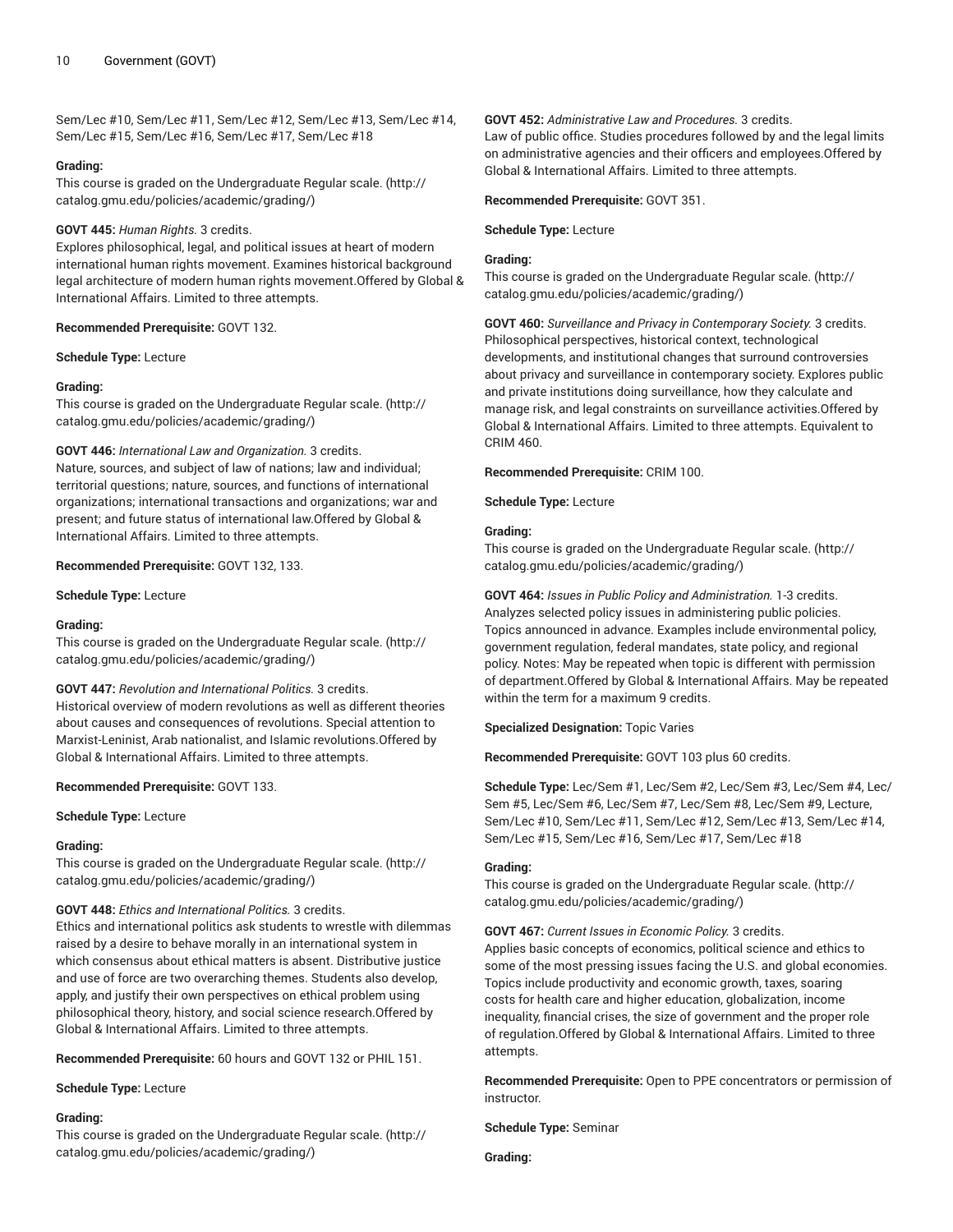This course is graded on the [Undergraduate](http://catalog.gmu.edu/policies/academic/grading/) Regular scale. ([http://](http://catalog.gmu.edu/policies/academic/grading/) [catalog.gmu.edu/policies/academic/grading/\)](http://catalog.gmu.edu/policies/academic/grading/)

**GOVT 469:** *Philosophy, Politics, and Economics.* 3 credits.

Covers issues in the philosophy, economics, and political science of institutions, information, and collective action. Through case studies of existing legal and political institutions, applies the insights to problems in politics, policy making, social theory, and social, moral, and political philosophy. (Specific content varies).Offered by Global & International Affairs. Limited to three attempts. Equivalent to ECON 460, PHIL 460.

**Recommended Prerequisite:** PHIL 358, ECON 412, and GOVT 467, or permission of instructor.

#### **Schedule Type:** Seminar

# **Grading:**

This course is graded on the [Undergraduate](http://catalog.gmu.edu/policies/academic/grading/) Regular scale. ([http://](http://catalog.gmu.edu/policies/academic/grading/) [catalog.gmu.edu/policies/academic/grading/\)](http://catalog.gmu.edu/policies/academic/grading/)

#### **GOVT 480:** *Internship.* 3 credits.

Approved internships with specific employer. Programs relate in some capacity to government, politics, public policy, or the law. For 3 credits, a minimum of 135 hours is required. 3 credits of GOVT 480 may be applied to field study requirements. No more than 6 credits of GOVT 480 may be applied toward a student's 120 (Schar) degree applicable credits.Offered by Global & International Affairs. May be repeated within the term for a maximum 6 credits.

# **Specialized Designation:** Topic Varies

**Recommended Prerequisite:** GOVT 101, GOVT 103, GOVT 132, and GOVT 133.

#### **Schedule Type:** Internship

#### **Grading:**

This course is graded on the [Satisfactory/No](http://catalog.gmu.edu/policies/academic/grading/) Credit scale. ([http://](http://catalog.gmu.edu/policies/academic/grading/) [catalog.gmu.edu/policies/academic/grading/\)](http://catalog.gmu.edu/policies/academic/grading/)

#### **GOVT 490:** *Synthesis Seminar.* 3 credits.

Readings, individual or group projects, and discussion of papers reflecting on connections between liberal arts and sciences and political world. Notes: Course topic varies by semester.Offered by Global & International Affairs. Limited to three attempts.

**Mason Core:** [Synthesis \(http://catalog.gmu.edu/mason-core/](http://catalog.gmu.edu/mason-core/))

**Specialized Designation:** Writing Intensive in Major

**Recommended Prerequisite:** GOVT 300 and 18 credits in major.

#### **Registration Restrictions:**

Enrollment is limited to students with a major in Administration of Justice, Global Affairs, Government and Politics, Government Intl Politics, International Studies or Public Administration.

#### **Schedule Type:** Seminar

# **Grading:**

This course is graded on the [Undergraduate](http://catalog.gmu.edu/policies/academic/grading/) Regular scale. ([http://](http://catalog.gmu.edu/policies/academic/grading/) [catalog.gmu.edu/policies/academic/grading/\)](http://catalog.gmu.edu/policies/academic/grading/)

# **GOVT 491:** *Honors Seminar.* 3 credits.

Readings, individual or group projects, and discussions of seminar papers. Notes: Subject varies.Offered by Global & International Affairs. Limited to three attempts.

**Mason Core:** [Synthesis](http://catalog.gmu.edu/mason-core/) ([http://catalog.gmu.edu/mason-core/\)](http://catalog.gmu.edu/mason-core/)

**Specialized Designation:** Writing Intensive in Major

**Recommended Prerequisite:** GOVT 300 and 18 credits in major.

**Schedule Type:** Seminar

#### **Grading:**

This course is graded on the [Undergraduate](http://catalog.gmu.edu/policies/academic/grading/) Regular scale. ([http://](http://catalog.gmu.edu/policies/academic/grading/) [catalog.gmu.edu/policies/academic/grading/](http://catalog.gmu.edu/policies/academic/grading/))

**GOVT 496:** *Directed Readings and Research.* 1-3 credits. Reading and research on specific topic under direction of faculty member. Notes: Written report required; oral report of research may be required.Offered by Global & International Affairs. May be repeated within the term for a maximum 6 credits.

**Specialized Designation:** Topic Varies

**Recommended Prerequisite:** Major in government and international politics with 90 credits and permission of instructor and department.

**Schedule Type:** Independent Study

#### **Grading:**

This course is graded on the [Undergraduate](http://catalog.gmu.edu/policies/academic/grading/) Regular scale. ([http://](http://catalog.gmu.edu/policies/academic/grading/) [catalog.gmu.edu/policies/academic/grading/](http://catalog.gmu.edu/policies/academic/grading/))

# **500 Level Courses**

**GOVT 500:** *The Scientific Method and Research Design.* 3 credits. Grounds students in the principles of the scientific method as the framework for investigating all research questions in political science, whether qualitative or quantitative in character (or both). Focus is on sound and rigorous research design.Offered by Global & International Affairs. May not be repeated for credit.

#### **Registration Restrictions:**

Enrollment limited to students with a class of Advanced to Candidacy, Graduate, Junior Plus, Non-Degree or Senior Plus.

Enrollment is limited to Graduate, Non-Degree or Undergraduate level students.

Students in a Non-Degree Undergraduate degree may **not** enroll.

**Schedule Type:** Seminar

# **Grading:**

This course is graded on the [Graduate Regular scale.](http://catalog.gmu.edu/policies/academic/grading/) ([http://](http://catalog.gmu.edu/policies/academic/grading/) [catalog.gmu.edu/policies/academic/grading/](http://catalog.gmu.edu/policies/academic/grading/))

#### **GOVT 510:** *American Government and Politics.* 3 credits.

Examines institutions and processes of American government, including separate institutions of power in national government, theory and practice of federal system, role of interest groups and political parties, and effects of media and public opinion on electoral behavior and policy making. Seminar examining normative and empirical research.Offered by Global & International Affairs. May not be repeated for credit.

#### **Registration Restrictions:**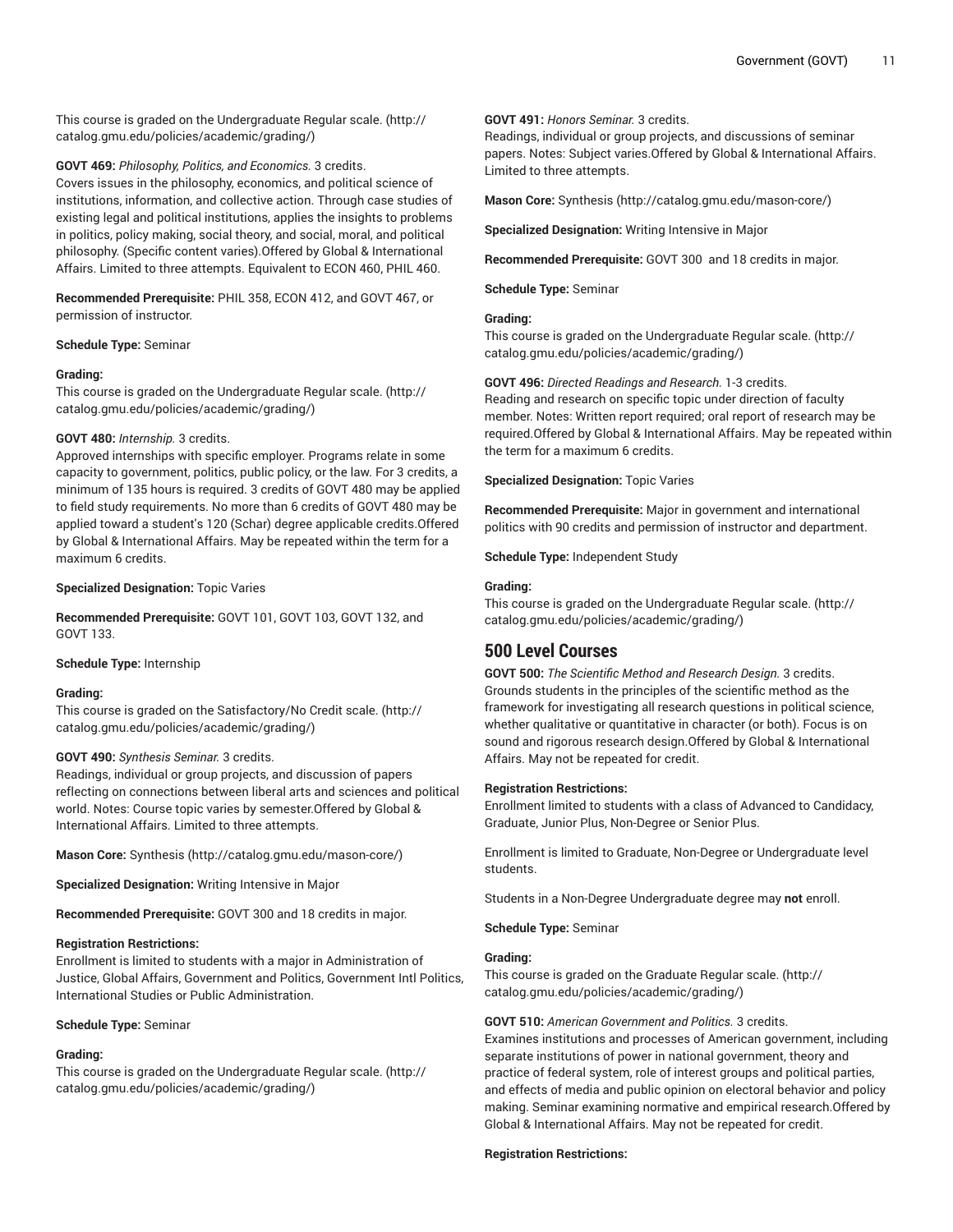# 12 Government (GOVT)

Enrollment limited to students with a class of Advanced to Candidacy, Graduate, Junior Plus, Non-Degree or Senior Plus.

Enrollment is limited to students with a major in Political Science.

Enrollment is limited to Graduate, Non-Degree or Undergraduate level students.

Students in a Non-Degree Undergraduate degree may **not** enroll.

#### **Schedule Type:** Lecture

#### **Grading:**

This course is graded on the [Graduate Regular scale.](http://catalog.gmu.edu/policies/academic/grading/) [\(http://](http://catalog.gmu.edu/policies/academic/grading/) [catalog.gmu.edu/policies/academic/grading/\)](http://catalog.gmu.edu/policies/academic/grading/)

# **GOVT 520:** *Political Theory.* 3 credits.

Analyzes selected major works of ancient, modern, or contemporary political theory that illuminate basic problems and questions for people engaged in political or civic life. Examines justice, liberty, equality, autonomy, rights, obligation, participation, and nature of politics.Offered by Global & International Affairs. May not be repeated for credit.

**Recommended Prerequisite:** Admission to the MA in political science or permission of department.

#### **Registration Restrictions:**

Enrollment limited to students with a class of Advanced to Candidacy, Graduate, Junior Plus, Non-Degree or Senior Plus.

Enrollment is limited to Graduate, Non-Degree or Undergraduate level students.

Students in a Non-Degree Undergraduate degree may **not** enroll.

#### **Schedule Type:** Seminar

#### **Grading:**

This course is graded on the [Graduate Regular scale.](http://catalog.gmu.edu/policies/academic/grading/) [\(http://](http://catalog.gmu.edu/policies/academic/grading/) [catalog.gmu.edu/policies/academic/grading/\)](http://catalog.gmu.edu/policies/academic/grading/)

#### **GOVT 530:** *Comparative Politics.* 3 credits.

Examines fundamental issues in comparative politics and provides broad coverage of the central themes under study. Designed to help students think theoretically and critically about the study of comparative politics, its scientific objectives, and its epistemological assumptions. Within this context, students will look at concepts and approaches, as well as important theories and debates that characterize the subfield. Helps prepare students for qualifying exams in comparative politics.Offered by Global & International Affairs. May not be repeated for credit.

#### **Registration Restrictions:**

Enrollment limited to students with a class of Advanced to Candidacy, Graduate, Junior Plus, Non-Degree or Senior Plus.

Enrollment is limited to Graduate, Non-Degree or Undergraduate level students.

Students in a Non-Degree Undergraduate degree may **not** enroll.

**Schedule Type:** Lecture

#### **Grading:**

This course is graded on the [Graduate Regular scale.](http://catalog.gmu.edu/policies/academic/grading/) [\(http://](http://catalog.gmu.edu/policies/academic/grading/) [catalog.gmu.edu/policies/academic/grading/\)](http://catalog.gmu.edu/policies/academic/grading/)

# **GOVT 540:** *International Relations.* 3 credits.

Focuses on changing structure of international politics, post-Cold War security issues, effect of globalized economy and information technology revolution, enhanced role of global corporations and nongovernmental organizations, and rise of nonsecurity issues in emerging international agenda.Offered by Global & International Affairs. May not be repeated for credit.

#### **Registration Restrictions:**

Enrollment limited to students with a class of Advanced to Candidacy, Graduate, Junior Plus, Non-Degree or Senior Plus.

Enrollment is limited to Graduate, Non-Degree or Undergraduate level students.

Students in a Non-Degree Undergraduate degree may **not** enroll.

**Schedule Type:** Lecture

#### **Grading:**

This course is graded on the [Graduate Regular scale.](http://catalog.gmu.edu/policies/academic/grading/) ([http://](http://catalog.gmu.edu/policies/academic/grading/) [catalog.gmu.edu/policies/academic/grading/](http://catalog.gmu.edu/policies/academic/grading/))

**GOVT 550:** *Seminar in Theories of Public Administration.* 3 credits. Reviews the theoretical traditions in American public administration, from the earliest days of the founding to the present. Concludes with consideration of contemporary theoretical debates over the proper role of public administrators and controversies about conflicting demands made on the public service and the public sector.Offered by Global & International Affairs. May not be repeated for credit.

**Recommended Prerequisite:** GOVT 510.

## **Registration Restrictions:**

Enrollment limited to students with a class of Advanced to Candidacy, Graduate, Junior Plus, Non-Degree or Senior Plus.

Enrollment is limited to Graduate, Non-Degree or Undergraduate level students.

Students in a Non-Degree Undergraduate degree may **not** enroll.

#### **Schedule Type:** Seminar

#### **Grading:**

This course is graded on the [Graduate Regular scale.](http://catalog.gmu.edu/policies/academic/grading/) ([http://](http://catalog.gmu.edu/policies/academic/grading/) [catalog.gmu.edu/policies/academic/grading/](http://catalog.gmu.edu/policies/academic/grading/))

**GOVT 560:** *Topics in Government and International Affairs.* 3 credits. Explores topics of contemporary and emerging concern in government and international affairs.Offered by Global & International Affairs. May not be repeated for credit.

#### **Specialized Designation:** Topic Varies

#### **Registration Restrictions:**

Enrollment limited to students with a class of Advanced to Candidacy, Graduate, Junior Plus, Non-Degree or Senior Plus.

Enrollment is limited to Graduate, Non-Degree or Undergraduate level students.

Students in a Non-Degree Undergraduate degree may **not** enroll.

**Schedule Type:** Lecture

**Grading:**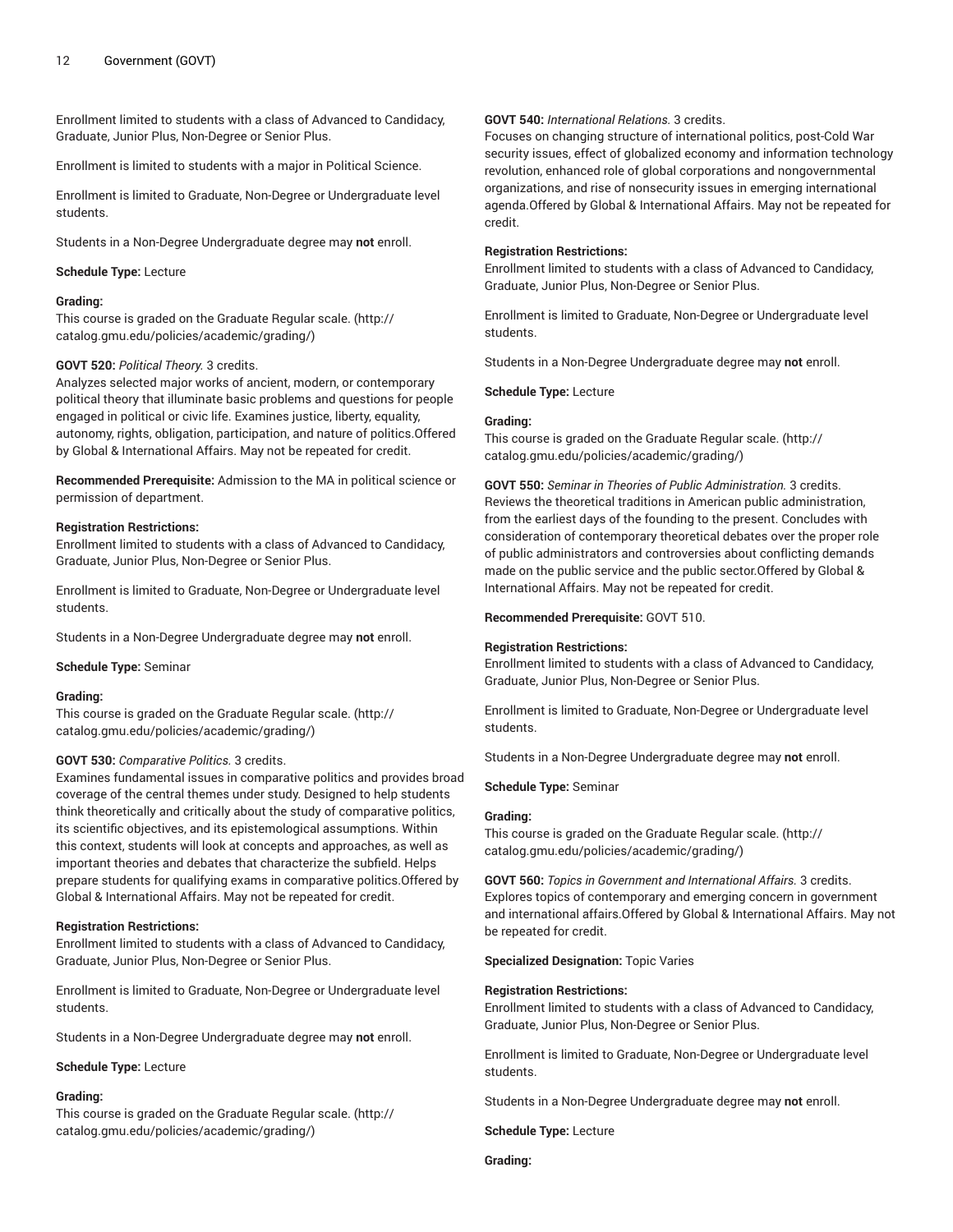This course is graded on the [Graduate Regular scale.](http://catalog.gmu.edu/policies/academic/grading/) [\(http://](http://catalog.gmu.edu/policies/academic/grading/) [catalog.gmu.edu/policies/academic/grading/\)](http://catalog.gmu.edu/policies/academic/grading/)

# **600 Level Courses**

**GOVT 603:** *Seminar in the Courts and Constitutionalism.* 3 credits. Analyzes the role, influence, and effects of courts in creating constitutional legal norms and interpreting them. Special attention is paid to the courts as a political institution. Lecture and discussion; students are expected to read and analyze both court cases and case studies.Offered by Global & International Affairs. May not be repeated for credit.

# **Registration Restrictions:**

Enrollment limited to students with a class of Advanced to Candidacy, Graduate, Junior Plus, Non-Degree or Senior Plus.

Enrollment is limited to Graduate, Non-Degree or Undergraduate level students.

Students in a Non-Degree Undergraduate degree may **not** enroll.

**Schedule Type:** Seminar

# **Grading:**

This course is graded on the [Graduate Regular scale.](http://catalog.gmu.edu/policies/academic/grading/) [\(http://](http://catalog.gmu.edu/policies/academic/grading/) [catalog.gmu.edu/policies/academic/grading/\)](http://catalog.gmu.edu/policies/academic/grading/)

**GOVT 604:** *Seminar on Congress and Legislative Behavior.* 3 credits. Examines theories and empirical research on the U.S. Congress and legislative behavior, including elections, representation, structures, and processes. Also examines Congress' impact on the design and implementation of public policy, interactions with other branches of government, and comparisons with parliamentary systems.Offered by Global & International Affairs. May not be repeated for credit.

# **Recommended Prerequisite:** GOVT 510.

# **Registration Restrictions:**

Enrollment limited to students with a class of Advanced to Candidacy, Graduate, Junior Plus, Non-Degree or Senior Plus.

Enrollment is limited to Graduate, Non-Degree or Undergraduate level students.

Students in a Non-Degree Undergraduate degree may **not** enroll.

**Schedule Type:** Seminar

# **Grading:**

This course is graded on the [Graduate Regular scale.](http://catalog.gmu.edu/policies/academic/grading/) [\(http://](http://catalog.gmu.edu/policies/academic/grading/) [catalog.gmu.edu/policies/academic/grading/\)](http://catalog.gmu.edu/policies/academic/grading/)

# **GOVT 605:** *Seminar on the Presidency.* 3 credits.

Examines the American presidency from a number of substantive and methodological perspectives. Readings and discussions in the course appraise the presidency within the system and focus on the role the presidency plays in formulating and implementing public policy.Offered by Global & International Affairs. May not be repeated for credit.

# **Recommended Prerequisite:** GOVT 510.

# **Registration Restrictions:**

Enrollment limited to students with a class of Advanced to Candidacy, Graduate, Junior Plus, Non-Degree or Senior Plus.

Enrollment is limited to Graduate, Non-Degree or Undergraduate level students.

Students in a Non-Degree Undergraduate degree may **not** enroll.

**Schedule Type:** Seminar

# **Grading:**

This course is graded on the [Graduate Regular scale.](http://catalog.gmu.edu/policies/academic/grading/) ([http://](http://catalog.gmu.edu/policies/academic/grading/) [catalog.gmu.edu/policies/academic/grading/](http://catalog.gmu.edu/policies/academic/grading/))

**GOVT 631:** *Seminar in Comparative Politics and Institutions.* 3 credits. Examines theories and practices of governance and development in comparative national settings. Course explores key subsets of the comparative politics literature in depth, including institutional change, regime types and transitions, democracy and authoritarianism, states and state-society relations, revolution, social movements, political cultures, and methods. Course is explicitly conceptual and cross-regional. Notes: May be repeated when topic is different.Offered by Global & International Affairs. May be repeated within the term for a maximum 9 credits.

**Specialized Designation:** Topic Varies

# **Registration Restrictions:**

Enrollment limited to students with a class of Advanced to Candidacy, Graduate, Junior Plus, Non-Degree or Senior Plus.

Enrollment is limited to Graduate, Non-Degree or Undergraduate level students.

Students in a Non-Degree Undergraduate degree may **not** enroll.

**Schedule Type:** Lec/Sem #1, Lec/Sem #2, Lec/Sem #3, Lec/Sem #4, Lec/ Sem #5, Lec/Sem #6, Lec/Sem #7, Lec/Sem #8, Lec/Sem #9, Lecture, Sem/Lec #10, Sem/Lec #11, Sem/Lec #12, Sem/Lec #13, Sem/Lec #14, Sem/Lec #15, Sem/Lec #16, Sem/Lec #17, Sem/Lec #18

# **Grading:**

This course is graded on the [Graduate Regular scale.](http://catalog.gmu.edu/policies/academic/grading/) ([http://](http://catalog.gmu.edu/policies/academic/grading/) [catalog.gmu.edu/policies/academic/grading/](http://catalog.gmu.edu/policies/academic/grading/))

**GOVT 632:** *Politics and Societies of the Middle East.* 3 credits. Studies the Middle East in comparative perspective, using social scientific categories of analysis. Topics include: regime types, their basis and causes; influential political trends such as Arab nationalism, Ba'athism, and political Islam; the role of kinship, religion, and tribe in opposition and regime politics; the regional oil economy and economic crisis; democratic liberalization; and the growth of civil society.Offered by Global & International Affairs. May not be repeated for credit.

# **Registration Restrictions:**

Enrollment limited to students with a class of Advanced to Candidacy, Graduate, Junior Plus, Non-Degree or Senior Plus.

Enrollment is limited to Graduate, Non-Degree or Undergraduate level students.

Students in a Non-Degree Undergraduate degree may **not** enroll.

# **Schedule Type:** Lecture

# **Grading:**

This course is graded on the [Graduate Regular scale.](http://catalog.gmu.edu/policies/academic/grading/) ([http://](http://catalog.gmu.edu/policies/academic/grading/) [catalog.gmu.edu/policies/academic/grading/](http://catalog.gmu.edu/policies/academic/grading/))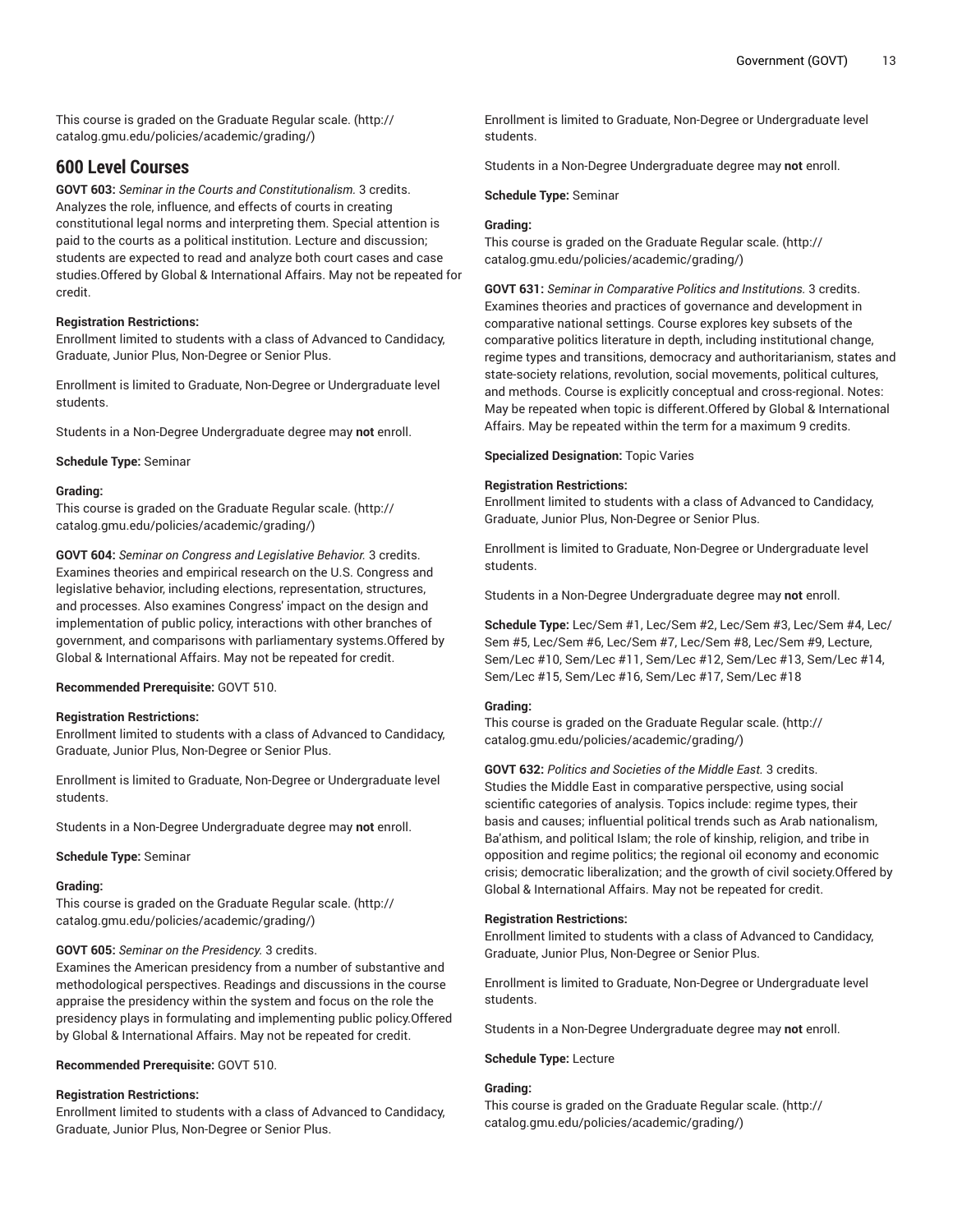# **700 Level Courses**

**GOVT 706:** *Federalism and Intergovernmental Relations.* 3 credits. Examines broad trends in governance, including theory and practice of federal, state, and local governments. May include privatization, devolution, mandating, regulatory reform, and comprehensive federalism reform.Offered by Global & International Affairs. May not be repeated for credit.

# **Recommended Prerequisite:** GOVT 510.

# **Registration Restrictions:**

Enrollment is limited to Graduate or Non-Degree level students.

Students in a Non-Degree Undergraduate degree may **not** enroll.

**Schedule Type:** Seminar

# **Grading:**

This course is graded on the [Graduate Regular scale.](http://catalog.gmu.edu/policies/academic/grading/) [\(http://](http://catalog.gmu.edu/policies/academic/grading/) [catalog.gmu.edu/policies/academic/grading/\)](http://catalog.gmu.edu/policies/academic/grading/)

# **GOVT 717:** *Qualitative Methods.* 3 credits.

Focuses on scientific design of qualitative research questions and use of specific qualitative methods in scientific analysis. Covers when and how to use qualitative research methods to answer empirical questions in political science; primary data collection methods (interviews, observations, document review); the appropriateness of different research approaches; procedural and ethical concerns that may arise in use of qualitative methods. Offered by Global & International Affairs. May not be repeated for credit.

**Recommended Prerequisite:** GOVT 511 or permission of instructor.

# **Registration Restrictions:**

Enrollment is limited to Graduate or Non-Degree level students.

Students in a Non-Degree Undergraduate degree may **not** enroll.

**Schedule Type:** Seminar

# **Grading:**

This course is graded on the [Graduate Regular scale.](http://catalog.gmu.edu/policies/academic/grading/) [\(http://](http://catalog.gmu.edu/policies/academic/grading/) [catalog.gmu.edu/policies/academic/grading/\)](http://catalog.gmu.edu/policies/academic/grading/)

# **GOVT 719:** *Issues in American Politics.* 3 credits.

Examines significant issue in American politics and political behavior. Analyzes topic of contemporary and emerging concern. Notes: May be repeated when topic is different.Offered by Global & International Affairs. May be repeated within the degree for a maximum 6 credits.

# **Recommended Prerequisite:** GOVT 510.

# **Registration Restrictions:**

Enrollment is limited to Graduate or Non-Degree level students.

Students in a Non-Degree Undergraduate degree may **not** enroll.

# **Schedule Type:** Seminar

# **Grading:**

This course is graded on the [Graduate Regular scale.](http://catalog.gmu.edu/policies/academic/grading/) [\(http://](http://catalog.gmu.edu/policies/academic/grading/) [catalog.gmu.edu/policies/academic/grading/\)](http://catalog.gmu.edu/policies/academic/grading/)

**GOVT 720:** *Advanced Seminar in Political Theory.* 3 credits. Contemporary, historical, and comparative study of key themes in Political Theory. Topics may include theories of sovereignty, power,

democracy, secularism, political economy, justice, humanism, race, empire, colonialism, gender, and sexuality.Offered by Global & International Affairs. May not be repeated for credit.

# **Registration Restrictions:**

Enrollment limited to students with a class of Advanced to Candidacy, Graduate or Non-Degree.

Students in a Non-Degree Undergraduate degree may **not** enroll.

**Schedule Type:** Seminar

# **Grading:**

This course is graded on the [Graduate Regular scale.](http://catalog.gmu.edu/policies/academic/grading/) ([http://](http://catalog.gmu.edu/policies/academic/grading/) [catalog.gmu.edu/policies/academic/grading/](http://catalog.gmu.edu/policies/academic/grading/))

# **GOVT 725:** *Democratic Theory.* 3 credits.

Examines democracy in terms of versions of liberalism, theories of social capital and civic participation, and discourses about civil, political, and human rights. How is democracy conceptualized normatively and empirically? What underlying economic, social, and cultural conditions promote democracy? What role do institutions play in creating and sustaining a stable democratic society? Takes a broadly comparative perspective, focusing on variety of established and emerging democracies around the world. Elective for students specializing in American government or international politics and comparative governments.Offered by Global & International Affairs. May not be repeated for credit.

# **Registration Restrictions:**

Enrollment is limited to Graduate or Non-Degree level students.

Students in a Non-Degree Undergraduate degree may **not** enroll.

**Schedule Type:** Seminar

# **Grading:**

This course is graded on the [Graduate Regular scale.](http://catalog.gmu.edu/policies/academic/grading/) ([http://](http://catalog.gmu.edu/policies/academic/grading/) [catalog.gmu.edu/policies/academic/grading/](http://catalog.gmu.edu/policies/academic/grading/))

# **GOVT 726:** *Theories of Justice.* 3 credits.

Overview of ancient and modern theories of justice with application to contemporary issues involving justice system and other social and political institutions.Offered by Global & International Affairs. May not be repeated for credit. Equivalent to CRIM 700.

# **Registration Restrictions:**

Enrollment is limited to Graduate or Non-Degree level students.

Students in a Non-Degree Undergraduate degree may **not** enroll.

**Schedule Type:** Seminar

# **Grading:**

This course is graded on the [Graduate Regular scale.](http://catalog.gmu.edu/policies/academic/grading/) ([http://](http://catalog.gmu.edu/policies/academic/grading/) [catalog.gmu.edu/policies/academic/grading/](http://catalog.gmu.edu/policies/academic/grading/))

**GOVT 731:** *Advanced Seminar in Comparative Politics.* 3 credits. Assumes basic proficiency in comparative analysis. Regionally based examination of key debates in the comparative politics field. Key theoretical and methodological debates are addressed through in depth examination of regional political processes. Regions include Latin America, Asia, Middle East, European Union, Africa, and Russia. Notes: May be repeated when topic is different with permission of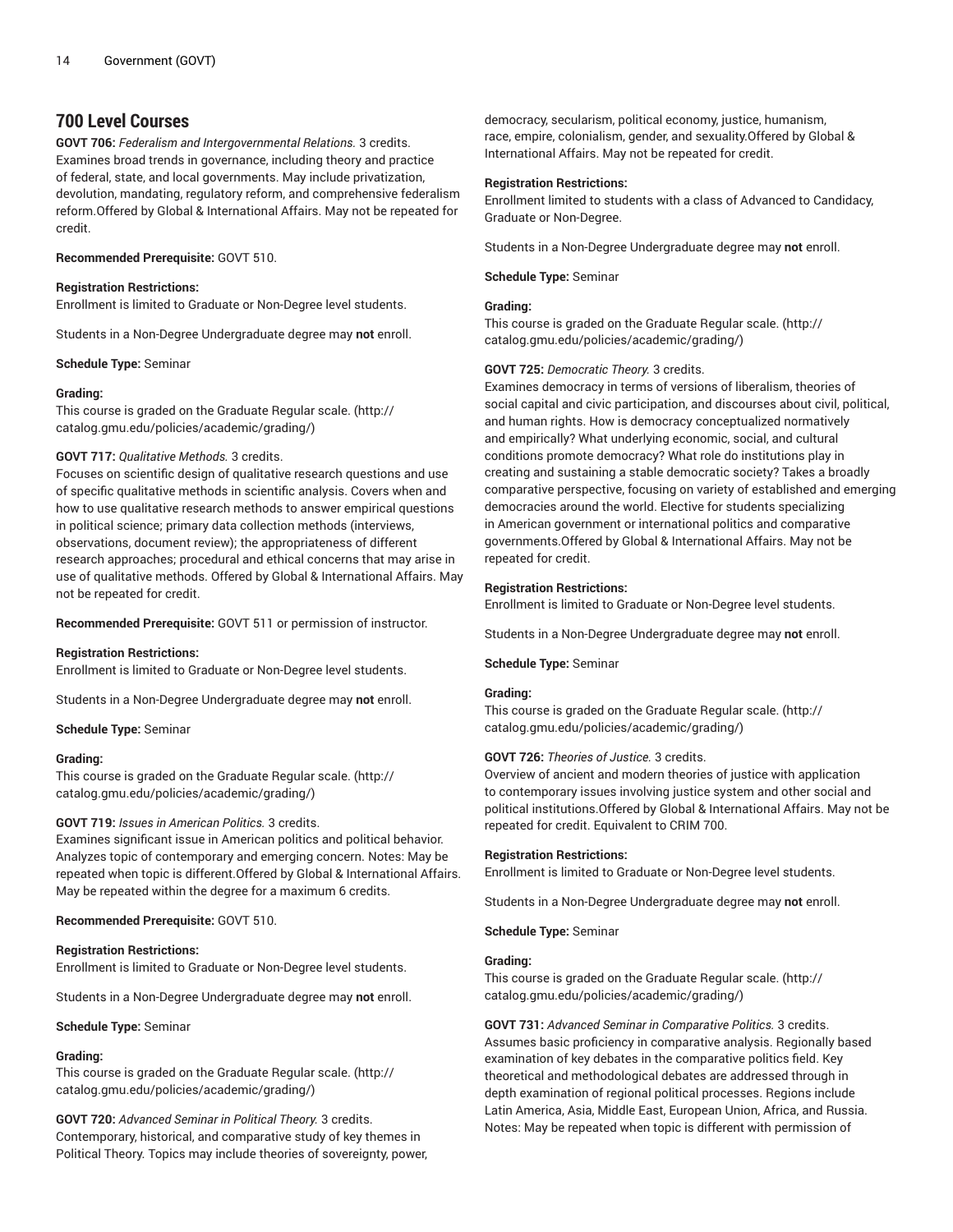department.Offered by Global & International Affairs. May be repeated within the term for a maximum 6 credits.

**Specialized Designation:** Topic Varies

**Recommended Prerequisite:** GOVT 530.

#### **Registration Restrictions:**

Enrollment is limited to Graduate or Non-Degree level students.

Students in a Non-Degree Undergraduate degree may **not** enroll.

**Schedule Type:** Lec/Sem #1, Lec/Sem #2, Lec/Sem #3, Lec/Sem #4, Lec/ Sem #5, Lec/Sem #6, Lec/Sem #7, Lec/Sem #8, Lec/Sem #9, Sem/Lec #10, Sem/Lec #11, Sem/Lec #12, Sem/Lec #13, Sem/Lec #14, Sem/Lec #15, Sem/Lec #16, Sem/Lec #17, Sem/Lec #18, Seminar

#### **Grading:**

This course is graded on the [Graduate Regular scale.](http://catalog.gmu.edu/policies/academic/grading/) [\(http://](http://catalog.gmu.edu/policies/academic/grading/) [catalog.gmu.edu/policies/academic/grading/\)](http://catalog.gmu.edu/policies/academic/grading/)

# **GOVT 733:** *Islam and Politics.* 3 credits.

Provides an overview and understanding of the multifaceted nature of political Islam in the contemporary world. Covers brief history of Islam, formation of modern states in the post-colonial Muslim world, nature of contemporary Islamic radicalism and militancy and the future of Islamism.Offered by Global & International Affairs. May not be repeated for credit.

#### **Registration Restrictions:**

Enrollment is limited to Graduate or Non-Degree level students.

Students in a Non-Degree Undergraduate degree may **not** enroll.

**Schedule Type:** Seminar

#### **Grading:**

This course is graded on the [Graduate Regular scale.](http://catalog.gmu.edu/policies/academic/grading/) [\(http://](http://catalog.gmu.edu/policies/academic/grading/) [catalog.gmu.edu/policies/academic/grading/\)](http://catalog.gmu.edu/policies/academic/grading/)

**GOVT 739:** *Issues in Comparative and International Politics.* 3 credits. Explores issues of contemporary and emerging concern in comparative and international politics. Notes: May be repeated when topic is different.Offered by Global & International Affairs. May be repeated within the term for a maximum 6 credits.

**Specialized Designation:** Topic Varies

**Recommended Prerequisite:** GOVT 540.

#### **Registration Restrictions:**

Enrollment is limited to Graduate or Non-Degree level students.

Students in a Non-Degree Undergraduate degree may **not** enroll.

**Schedule Type:** Lec/Sem #1, Lec/Sem #2, Lec/Sem #3, Lec/Sem #4, Lec/ Sem #5, Lec/Sem #6, Lec/Sem #7, Lec/Sem #8, Lec/Sem #9, Lecture, Sem/Lec #10, Sem/Lec #11, Sem/Lec #12, Sem/Lec #13, Sem/Lec #14, Sem/Lec #15, Sem/Lec #16, Sem/Lec #17, Sem/Lec #18

# **Grading:**

This course is graded on the [Graduate Regular scale.](http://catalog.gmu.edu/policies/academic/grading/) [\(http://](http://catalog.gmu.edu/policies/academic/grading/) [catalog.gmu.edu/policies/academic/grading/\)](http://catalog.gmu.edu/policies/academic/grading/)

**GOVT 741:** *Advanced Seminar in International Politics.* 3 credits. Examines theoretical and methodological issues central to study of international relations by focusing on specific topic: American foreign

policy, diplomacy, international law and organization, international relations theory, international ethics, human rights and humanitarian intervention, the environment, and others. Notes: May be repeated when topic is different with permission of department.Offered by Global & International Affairs. May be repeated within the term for a maximum 9 credits.

**Specialized Designation:** Topic Varies

**Recommended Prerequisite:** GOVT 540.

#### **Registration Restrictions:**

Enrollment is limited to Graduate or Non-Degree level students.

Students in a Non-Degree Undergraduate degree may **not** enroll.

**Schedule Type:** Lec/Sem #1, Lec/Sem #2, Lec/Sem #3, Lec/Sem #4, Lec/ Sem #5, Lec/Sem #6, Lec/Sem #7, Lec/Sem #8, Lec/Sem #9, Lecture, Sem/Lec #10, Sem/Lec #11, Sem/Lec #12, Sem/Lec #13, Sem/Lec #14, Sem/Lec #15, Sem/Lec #16, Sem/Lec #17, Sem/Lec #18

# **Grading:**

This course is graded on the [Graduate Regular scale.](http://catalog.gmu.edu/policies/academic/grading/) ([http://](http://catalog.gmu.edu/policies/academic/grading/) [catalog.gmu.edu/policies/academic/grading/](http://catalog.gmu.edu/policies/academic/grading/))

#### **GOVT 742:** *International Negotiation.* 3 credits.

Examines frameworks and perspectives that have guided scholarly work on negotiation. Students will analyze complex cases of negotiations in the areas of security, trade, and the environment, and practice negotiating key security and environmental issues on the agendas of nations and international organizations.Offered by Global & International Affairs. May not be repeated for credit.

#### **Registration Restrictions:**

Enrollment is limited to Graduate or Non-Degree level students.

Students in a Non-Degree Undergraduate degree may **not** enroll.

**Schedule Type:** Seminar

# **Grading:**

This course is graded on the [Graduate Regular scale.](http://catalog.gmu.edu/policies/academic/grading/) ([http://](http://catalog.gmu.edu/policies/academic/grading/) [catalog.gmu.edu/policies/academic/grading/](http://catalog.gmu.edu/policies/academic/grading/))

#### **GOVT 743:** *International Political Economy.* 3 credits.

Examines interplay of international politics and economics. Discusses theoretical perspectives and analytical tools in academic field of international political economy, and applies theories and tools to trade, investment, exchange rates, development, regionalization, and globalization. Explores how international economic and political forces increasingly shape domestic interests, and how domestic politics affect international political economy. Lecture, discussion.Offered by Global & International Affairs. May not be repeated for credit.

**Recommended Prerequisite:** GOVT 343 or equivalent.

#### **Registration Restrictions:**

Enrollment is limited to Graduate or Non-Degree level students.

Students in a Non-Degree Undergraduate degree may **not** enroll.

**Schedule Type:** Lecture

# **Grading:**

This course is graded on the [Graduate Regular scale.](http://catalog.gmu.edu/policies/academic/grading/) ([http://](http://catalog.gmu.edu/policies/academic/grading/) [catalog.gmu.edu/policies/academic/grading/](http://catalog.gmu.edu/policies/academic/grading/))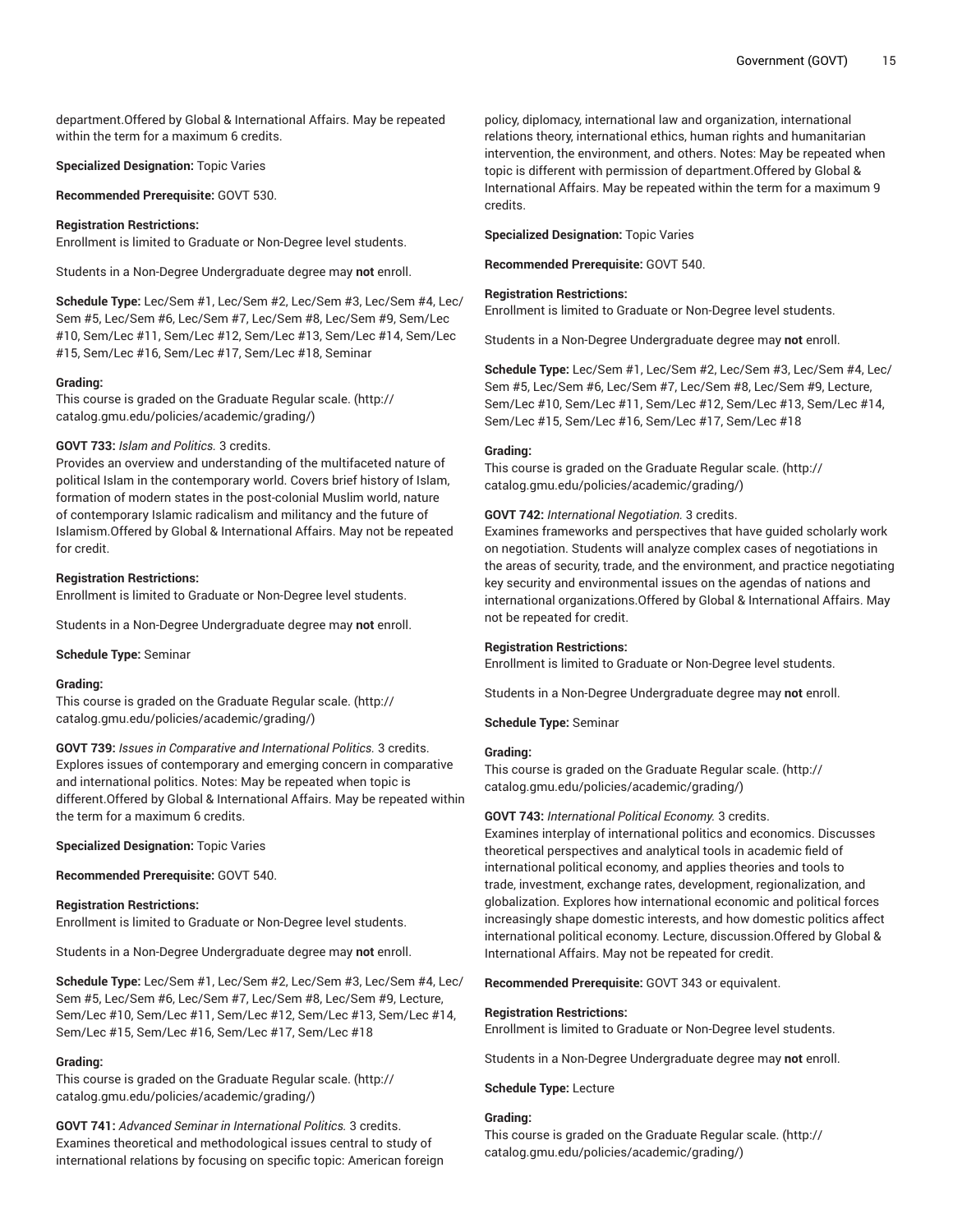# **GOVT 744:** *Foundations of Security Studies.* 3 credits.

Introduces students to a selection of the original sources of the most important ideas that form the basis of security studies as a subfield of political science.Offered by Global & International Affairs. May not be repeated for credit.

# **Registration Restrictions:**

Enrollment is limited to Graduate or Non-Degree level students.

Students in a Non-Degree Undergraduate degree may **not** enroll.

**Schedule Type:** Seminar

# **Grading:**

This course is graded on the [Graduate Regular scale.](http://catalog.gmu.edu/policies/academic/grading/) [\(http://](http://catalog.gmu.edu/policies/academic/grading/) [catalog.gmu.edu/policies/academic/grading/\)](http://catalog.gmu.edu/policies/academic/grading/)

# **GOVT 745:** *International Security.* 3 credits.

Examines interplay of international politics and international security. Discusses theoretical perspectives and analytical tools in academic field of international security, and applies theories and tools to nuclear, biological, and chemical weapons, strategy and defense, and arms control. How domestic issues affect defense policies, terrorism, changing nature of international conflict, and human security will be examined.Offered by Global & International Affairs. May not be repeated for credit.

#### **Recommended Prerequisite:** GOVT 540.

#### **Registration Restrictions:**

Enrollment is limited to Graduate or Non-Degree level students.

Students in a Non-Degree Undergraduate degree may **not** enroll.

**Schedule Type:** Lecture

#### **Grading:**

This course is graded on the [Graduate Regular scale.](http://catalog.gmu.edu/policies/academic/grading/) [\(http://](http://catalog.gmu.edu/policies/academic/grading/) [catalog.gmu.edu/policies/academic/grading/\)](http://catalog.gmu.edu/policies/academic/grading/)

# **GOVT 753:** *Collaborative Public Management.* 3 credits.

Examines design and management of public service programs relying on various levels of government, the nonprofit and private sectors for delivery, with focus on organizational networks, their management, and tools (e.g., contracts, grants, loans, regulation, and tax credits).Offered by Global & International Affairs. May not be repeated for credit.

#### **Registration Restrictions:**

Enrollment is limited to Graduate or Non-Degree level students.

Students in a Non-Degree Undergraduate degree may **not** enroll.

**Schedule Type:** Seminar

# **Grading:**

This course is graded on the [Graduate Regular scale.](http://catalog.gmu.edu/policies/academic/grading/) [\(http://](http://catalog.gmu.edu/policies/academic/grading/) [catalog.gmu.edu/policies/academic/grading/\)](http://catalog.gmu.edu/policies/academic/grading/)

# **GOVT 755:** *Seminar in Politics and Bureaucracy.* 3 credits.

Explores research and theory on political causes and effects of actions of government bureaucratic agencies. Readings examine origins of agencies, influences on decisions and programs, sources of internal and external accountability, pathologies of bureaucracies, and contributions bureaucracies make on effective and just governance.Offered by Global & International Affairs. May not be repeated for credit.

**Recommended Prerequisite:** GOVT 510.

#### **Registration Restrictions:**

Enrollment is limited to Graduate or Non-Degree level students.

Students in a Non-Degree Undergraduate degree may **not** enroll.

#### **Schedule Type:** Seminar

# **Grading:**

This course is graded on the [Graduate Regular scale.](http://catalog.gmu.edu/policies/academic/grading/) ([http://](http://catalog.gmu.edu/policies/academic/grading/) [catalog.gmu.edu/policies/academic/grading/](http://catalog.gmu.edu/policies/academic/grading/))

**GOVT 758:** *Homeland/Transportation Security Administration.* 3 credits. Examines the terrorist attacks of 9/11, vulnerabilities of the aviation security at that time, failure of elected officials and administrators to act more decisively to improve security before 9/11, and the policy and administrative responses to the 9/11 attacks, including the creation of the Transportation Security Administration and the Department of Homeland Security. Includes the development of radical Islam and the rise of Osama bin Laden and Al Qaeda.Offered by Global & International Affairs. May not be repeated for credit.

# **Registration Restrictions:**

Enrollment is limited to Graduate or Non-Degree level students.

Students in a Non-Degree Undergraduate degree may **not** enroll.

**Schedule Type:** Seminar

# **Grading:**

This course is graded on the [Graduate Regular scale.](http://catalog.gmu.edu/policies/academic/grading/) ([http://](http://catalog.gmu.edu/policies/academic/grading/) [catalog.gmu.edu/policies/academic/grading/](http://catalog.gmu.edu/policies/academic/grading/))

# **GOVT 794:** *Internship.* 1-6 credits.

Work-study program with specific employers. Notes: Contact internship coordinator one semester before enrollment. Credit determined by department.Offered by Global & International Affairs. May be repeated within the term for a maximum 6 credits.

#### **Specialized Designation:** Topic Varies

**Recommended Prerequisite:** Admission to graduate program and 12 credits. Notes: Contact internship coordinator one semester before enrollment. Credit determined by department. May be repeated for a maximum of 6 credits.

#### **Registration Restrictions:**

Enrollment is limited to Graduate or Non-Degree level students.

Students in a Non-Degree Undergraduate degree may **not** enroll.

**Schedule Type:** Internship

# **Grading:**

This course is graded on the [Graduate Special scale. \(http://](http://catalog.gmu.edu/policies/academic/grading/) [catalog.gmu.edu/policies/academic/grading/](http://catalog.gmu.edu/policies/academic/grading/))

# **GOVT 796:** *Directed Readings and Research.* 1-6 credits.

Reading and research on specific topic under direction of faculty member. Notes: Written paper required.Offered by Global & International Affairs. May be repeated within the term for a maximum 6 credits.

# **Specialized Designation:** Topic Varies